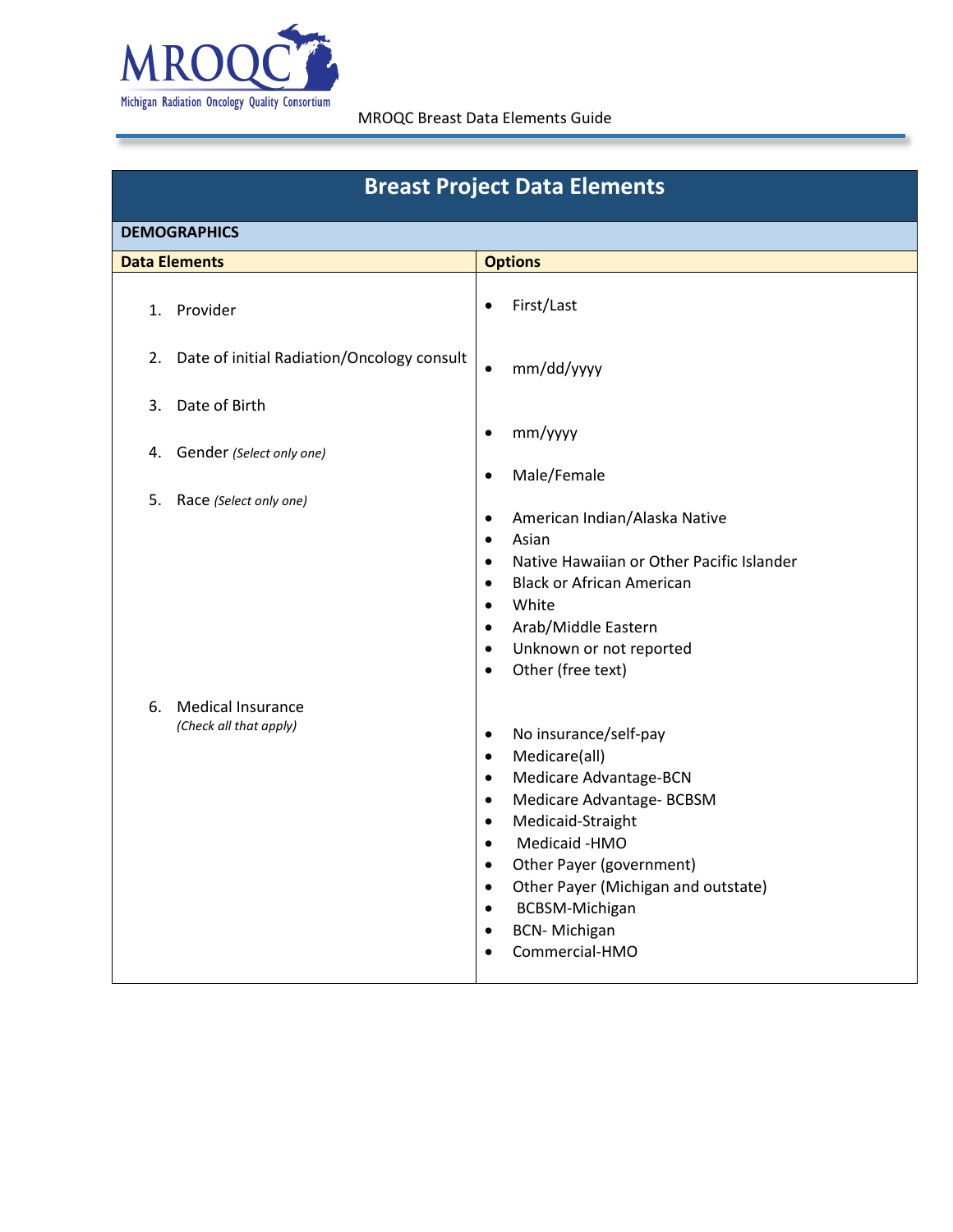

| 7. | <b>Current Marital Status</b><br>(Select only one) | $\bullet$<br>$\bullet$<br>$\bullet$<br>٠<br>$\bullet$<br>$\bullet$<br>٠ | Married/Domestic Partner<br>Divorced<br><b>Never Married</b><br>Separated<br>Widowed<br>Living with someone<br>Single |
|----|----------------------------------------------------|-------------------------------------------------------------------------|-----------------------------------------------------------------------------------------------------------------------|
| 8. | Cancer Type                                        | $\bullet$                                                               | <b>Breast Cancer</b>                                                                                                  |
|    | (Select only one)                                  | $\bullet$                                                               | Lung Cancer                                                                                                           |

# **B1: Patient: Pre-Treatment Breast Cancer Questionnaire**

|                                                                                                                                        | <b>Time points: Pre RT Evaluation</b>     |
|----------------------------------------------------------------------------------------------------------------------------------------|-------------------------------------------|
| <b>Data Elements</b>                                                                                                                   | <b>Options</b>                            |
| Please rate your breast pain                                                                                                           |                                           |
| Please rate your breast pain by circling the one<br>number that best describes your breast pain at<br>its worst in the last 24 hours.  |                                           |
| Please rate your breast pain by circling the one<br>number that best describes your breast pain at<br>its least in the last 24 hours   | $0$ (No pain)                             |
| Please rate your breast pain by circling the one<br>number that best describes your breast pain on<br>the average in the last 24 hours | Т٥<br>10 (Pain as bad as you can imagine) |
| Please rate your breast pain by circling the one<br>number that tells how much breast pain you have<br>right now                       |                                           |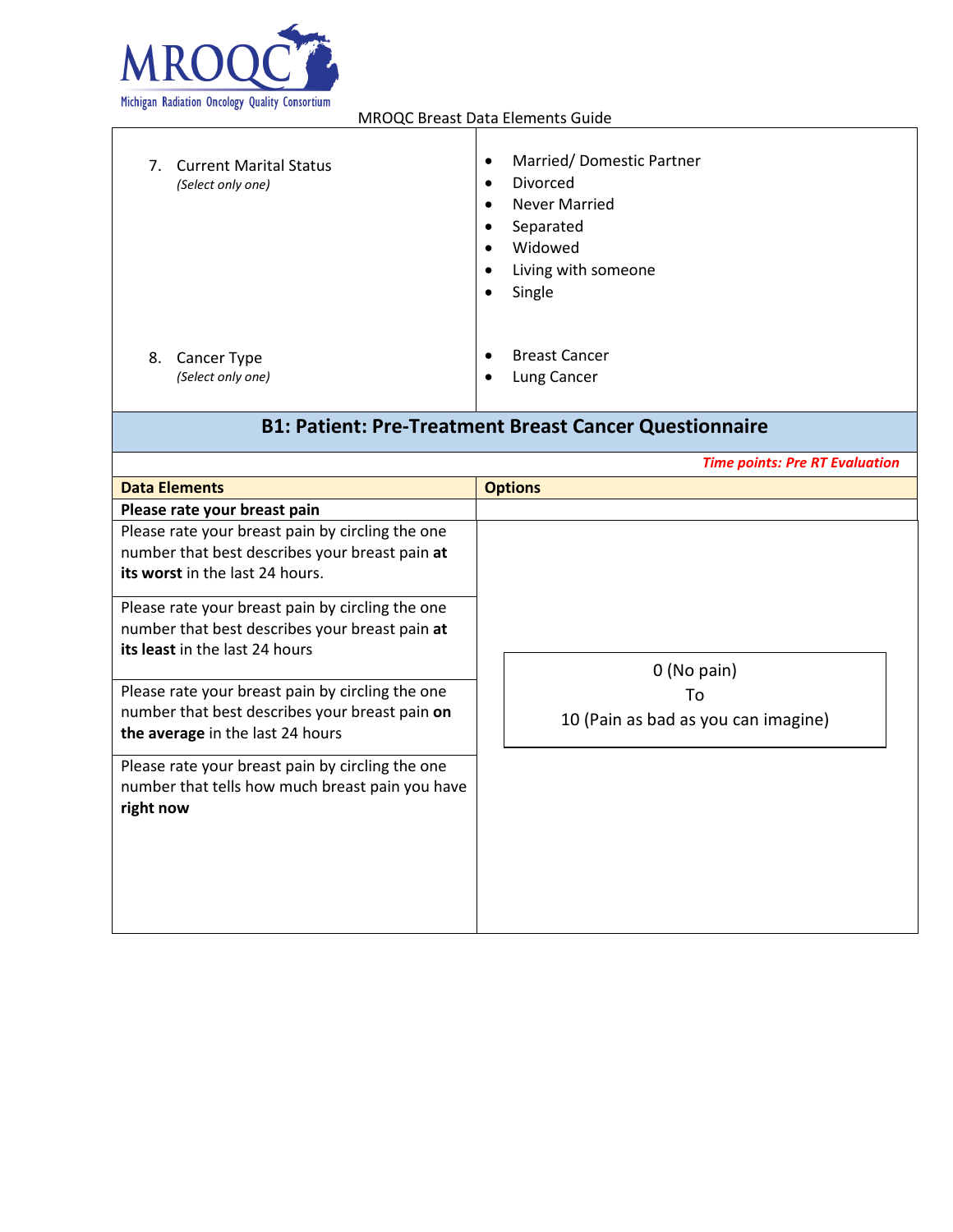

| Are you using any treatments or medications<br>for the breast to be treated with radiation<br>(lotions, creams, medicine etc.)?                                           | YES/NO                                                                                                                                                                                                                                                                                                                                                                                      |
|---------------------------------------------------------------------------------------------------------------------------------------------------------------------------|---------------------------------------------------------------------------------------------------------------------------------------------------------------------------------------------------------------------------------------------------------------------------------------------------------------------------------------------------------------------------------------------|
| If Yes, what treatments are you using?<br>(Check all that apply)                                                                                                          | Calendula<br>Domeboro solution<br>Aquaphor<br>Eucerin<br>Alra<br>Cocoa butter<br>Miaderm<br>Corticosteroids used on<br>the skin (such as cortisone cream)<br><b>Biafene</b><br>Other (agents) treatments used on<br>Silvadene<br>$\bullet$<br>skin(specify):<br>Aloe vera<br>Oral pain medication<br>gel<br>(specify):<br>Corn<br>Oral antibiotic<br>starch<br>Other oral agent<br>Hydrogel |
| Have you ever, even once, used Cannabis?                                                                                                                                  | Prefer not to answer<br>$\bullet$<br>$No -$<br>Yes                                                                                                                                                                                                                                                                                                                                          |
| Think specifically about the past 30 days up to<br>and including today. What is your best<br>estimate of the number of days you used<br>Cannabis during the past 30 days? | 0 days - Proceed to question 6<br>$\bullet$<br>1 or 2 days<br>$\bullet$<br>3 to 5 days<br>$\bullet$<br>6 to 9 days<br>$\bullet$<br>10 to 19 days<br>$\bullet$<br>20 to 29 days<br>$\bullet$<br>All 30 days                                                                                                                                                                                  |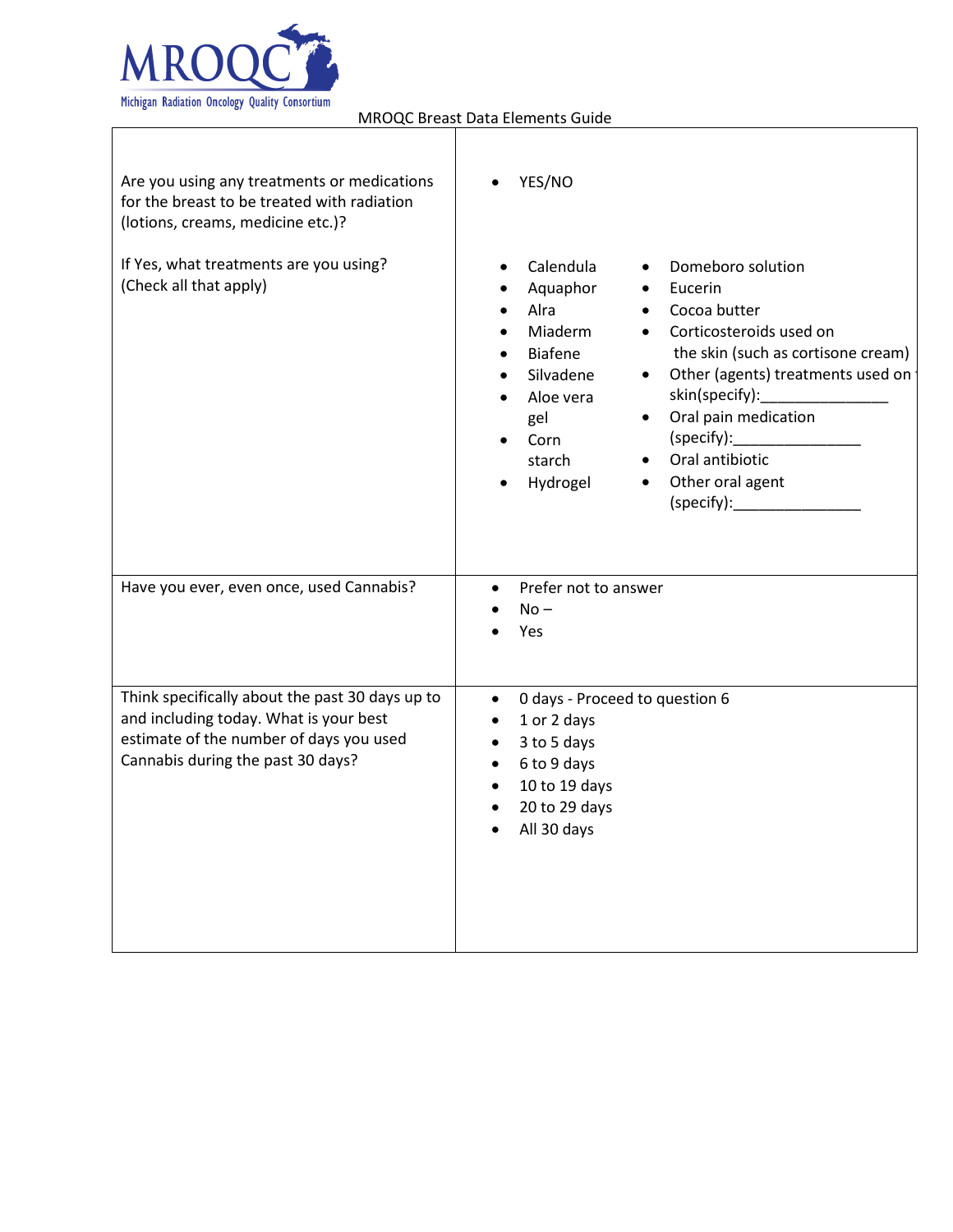

| <b>MROQC Breast Data Elements Guide</b>                                                                                                                 |                                                                                                                                                                                                                                                                                                                                                                                                                                                                                                                                   |  |  |
|---------------------------------------------------------------------------------------------------------------------------------------------------------|-----------------------------------------------------------------------------------------------------------------------------------------------------------------------------------------------------------------------------------------------------------------------------------------------------------------------------------------------------------------------------------------------------------------------------------------------------------------------------------------------------------------------------------|--|--|
| During the past 30 days, which one of the<br>following ways did you use cannabis most<br>often? Did you usually:                                        | Smoke it (for example, in a joint, bong, pipe, or blunt)<br>Eat it (for example, in brownies, cakes, cookies, or<br>$\bullet$<br>candy)<br>Drink it (for example, in tea, cola, or alcohol)<br>٠<br>Vaporize it (for example, in an e-cigarette-like vaporizer<br>$\bullet$<br>or another vaporizing device)<br>Dab it (for example, using waxes or concentrates)<br>٠<br>Apply to skin (for example, using lotions or oils)<br>Administer rectally (for example, using suppositories).<br>Use it some other way (please specify: |  |  |
| What is the major active ingredient in the<br>cannabis product that you use the most? (This<br>information can often be<br>found on the package label.) | THC-also called tetrahydrocannabinol<br>$\bullet$<br>CBD-also called cannabidiol<br>$\bullet$<br>Balanced levels of THC and CBD<br>I don't know                                                                                                                                                                                                                                                                                                                                                                                   |  |  |
| What was your bra size before surgery (please<br>answer both number and letter, i.e.36C)?                                                               | 30 or smaller<br>A<br>32<br>B<br>$\mathsf{C}$<br>34<br>36<br>D<br>38<br>DD<br>40<br>Larger than DD<br>42<br>44<br>46 or larger                                                                                                                                                                                                                                                                                                                                                                                                    |  |  |
| What is the highest level of education you<br>have completed?                                                                                           | Grade School or less<br>Some College or Technical School<br>Some High School<br>Associate's Degree<br>$\bullet$<br>High School Graduate or G.E.D.<br>College Graduate (Bachelor's Degree)<br><b>Graduate Degree</b>                                                                                                                                                                                                                                                                                                               |  |  |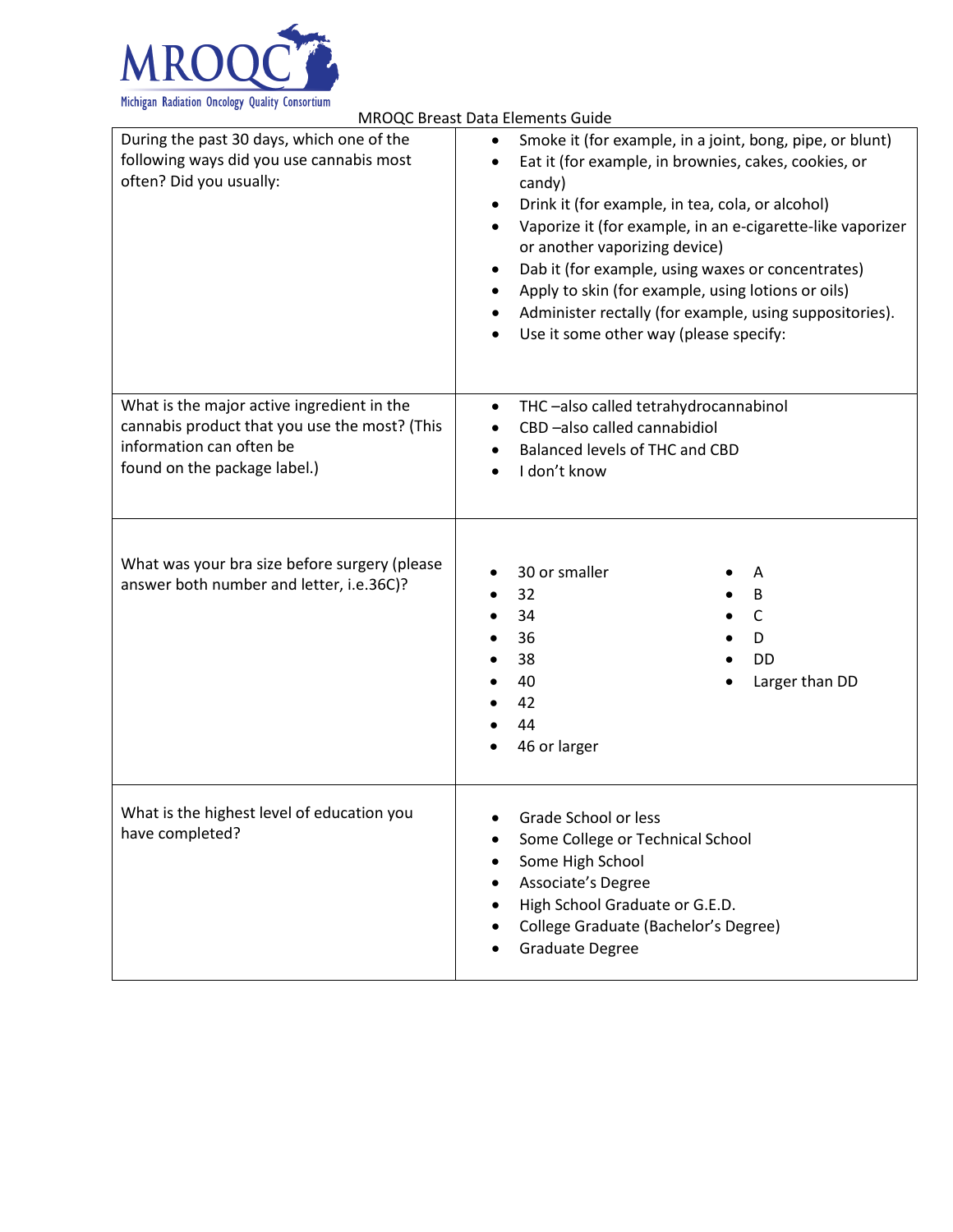

| Which of the following best describes your<br>race?                                                                                                                   | American Indian/Alaska Native<br>Asian<br>$\bullet$<br>Native Hawaiian or other Pacific Islander<br><b>Black or African American</b><br>White<br>Arab/Middle Eastern<br>Other (please specify) |
|-----------------------------------------------------------------------------------------------------------------------------------------------------------------------|------------------------------------------------------------------------------------------------------------------------------------------------------------------------------------------------|
| Are you of Hispanic/Latino origin?                                                                                                                                    | YES/NO                                                                                                                                                                                         |
| Which of the following are you currently<br>taking/receiving?                                                                                                         | Tamoxifen<br>Any other hormonal/endocrine/anti-hormonal therapy<br>Chemotherapy<br>Herceptin/Trastuzumab<br>None/nothing                                                                       |
|                                                                                                                                                                       | <b>B2:Patient: Weekly Breast Cancer Treatment Questionnaire</b>                                                                                                                                |
|                                                                                                                                                                       | <b>Time points: Weekly On-Treatment Visits</b>                                                                                                                                                 |
| <b>Data Elements</b>                                                                                                                                                  | <b>Options</b>                                                                                                                                                                                 |
| Please rate your breast pain<br>Please rate your breast pain by circling the one<br>number that best describes your breast pain at<br>its worst in the last 24 hours. |                                                                                                                                                                                                |
| Please rate your breast pain by circling the one<br>number that best describes your breast pain at<br>its least in the last 24 hours                                  | 0 (No pain)                                                                                                                                                                                    |
| Please rate your breast pain by circling the one<br>number that best describes your breast pain on                                                                    | To<br>10 (Pain as bad as you can imagine)                                                                                                                                                      |

**the average** in the last 24 hours Please rate your breast pain by circling the one number that tells how much breast pain you have

**right now**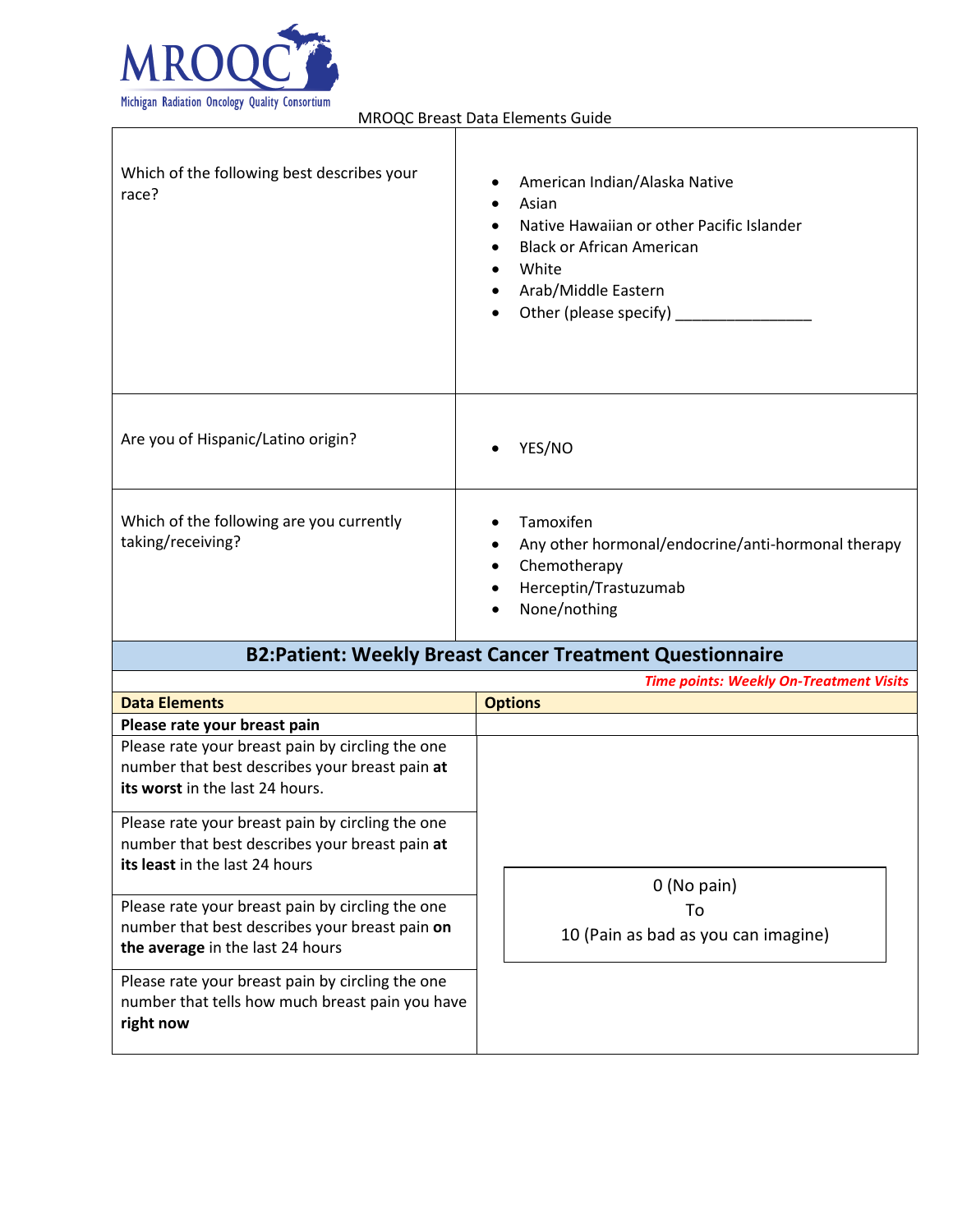

 $\mathsf I$ 

MROQC Breast Data Elements Guide

┑

| Are you using any treatments or medications<br>for the breast to be treated with radiation<br>(lotions, creams, medicine etc.)? | YES/NO                                                                                                                                                                                                                                                                                                                                                                                                     |
|---------------------------------------------------------------------------------------------------------------------------------|------------------------------------------------------------------------------------------------------------------------------------------------------------------------------------------------------------------------------------------------------------------------------------------------------------------------------------------------------------------------------------------------------------|
| If Yes, what treatments are you using?<br>(Check all that apply)                                                                | Calendula<br>Domeboro solution<br>Aquaphor<br>Eucerin<br>Alra<br>Cocoa butter<br>Miaderm<br>Corticosteroids used on<br>the skin (such as cortisone<br><b>Biafene</b><br>cream)<br>Silvadene<br>Other (agents) treatments<br>Aloe vera gel<br>$\bullet$<br>used on the skin(specify):<br>Corn starch<br>Hydrogel<br>Oral pain medication<br>(specify):<br>Oral antibiotic<br>Other oral agent<br>(specify): |
| During the past week, how often have you<br>been bothered by?                                                                   |                                                                                                                                                                                                                                                                                                                                                                                                            |
| Itching of the skin of your treated breast                                                                                      |                                                                                                                                                                                                                                                                                                                                                                                                            |
| Burning or stinging of the skin of your treated<br>breast                                                                       | Never<br>$\bullet$<br>Rarely<br>$\bullet$                                                                                                                                                                                                                                                                                                                                                                  |
| Your treated breast hurting                                                                                                     | Sometimes                                                                                                                                                                                                                                                                                                                                                                                                  |
| Swelling of your treated breast                                                                                                 | Often                                                                                                                                                                                                                                                                                                                                                                                                      |
| Your skin reaction to radiation making it hard<br>to work or do what you enjoy                                                  | All the Time                                                                                                                                                                                                                                                                                                                                                                                               |
| In general, during the past four weeks, how<br>often did you:<br>Feel significant fatigue?                                      | Always<br>$\bullet$<br>Most of the time<br>Sometimes<br>Rarely<br>Never                                                                                                                                                                                                                                                                                                                                    |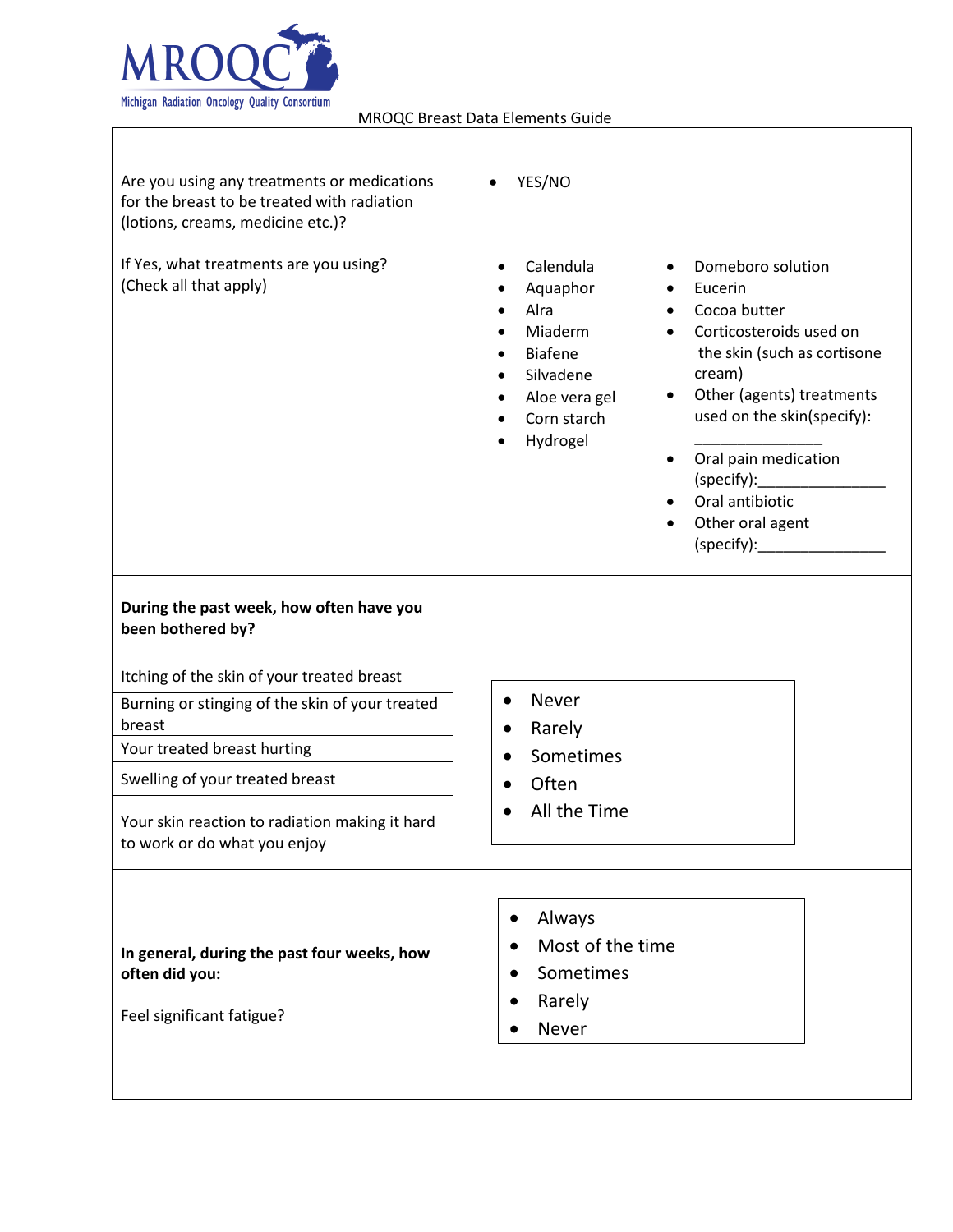

| <b>B3: Breast Cancer Treatment Questionnaire: End of Treatment</b>                                                                                                                                                                                                            |                                                                                                                                                                                                                                                                                                                                                                                                                                    |  |
|-------------------------------------------------------------------------------------------------------------------------------------------------------------------------------------------------------------------------------------------------------------------------------|------------------------------------------------------------------------------------------------------------------------------------------------------------------------------------------------------------------------------------------------------------------------------------------------------------------------------------------------------------------------------------------------------------------------------------|--|
|                                                                                                                                                                                                                                                                               | <b>Time points: Last week of treatment</b>                                                                                                                                                                                                                                                                                                                                                                                         |  |
| <b>Data Elements</b>                                                                                                                                                                                                                                                          | <b>Options</b>                                                                                                                                                                                                                                                                                                                                                                                                                     |  |
| Please rate your breast pain                                                                                                                                                                                                                                                  |                                                                                                                                                                                                                                                                                                                                                                                                                                    |  |
| Please rate your breast pain by circling the one<br>number that best describes your breast pain at its<br>worst in the last 24 hours.<br>Please rate your breast pain by circling the one<br>number that best describes your breast pain at its<br>least in the last 24 hours | 0 (No pain)<br>To<br>10 (Pain as bad as you can imagine)                                                                                                                                                                                                                                                                                                                                                                           |  |
| Please rate your breast pain by circling the one<br>number that best describes your breast pain on the<br>average in the last 24 hours                                                                                                                                        |                                                                                                                                                                                                                                                                                                                                                                                                                                    |  |
| Please rate your breast pain by circling the one<br>number that tells how much breast pain you have<br>right now                                                                                                                                                              |                                                                                                                                                                                                                                                                                                                                                                                                                                    |  |
| Are you using any treatments or medications for the<br>breast to be treated with radiation (lotions, creams,<br>medicine etc.)?                                                                                                                                               | YES/NO                                                                                                                                                                                                                                                                                                                                                                                                                             |  |
| If Yes, what treatments are you using?<br>(Check all that apply)                                                                                                                                                                                                              | Calendula<br>Domeboro solution<br>$\bullet$<br>$\bullet$<br>Eucerin<br>Aquaphor<br>Cocoa butter<br>Alra<br>Miaderm<br>Corticosteroids used on<br>$\bullet$<br>the skin (such as cortisor<br><b>Biafene</b><br>Other (agents)<br>Silvadene<br>treatments used on<br>Aloe vera<br>the skin(specify):<br>gel<br>Corn<br>Oral pain medication<br>starch<br>(specify):<br>Hydrogel<br>Oral antibiotic<br>Other oral agent<br>(specify): |  |
| During the past week, how often have you been<br>bothered by?                                                                                                                                                                                                                 |                                                                                                                                                                                                                                                                                                                                                                                                                                    |  |
| Itching of the skin of your treated breast                                                                                                                                                                                                                                    |                                                                                                                                                                                                                                                                                                                                                                                                                                    |  |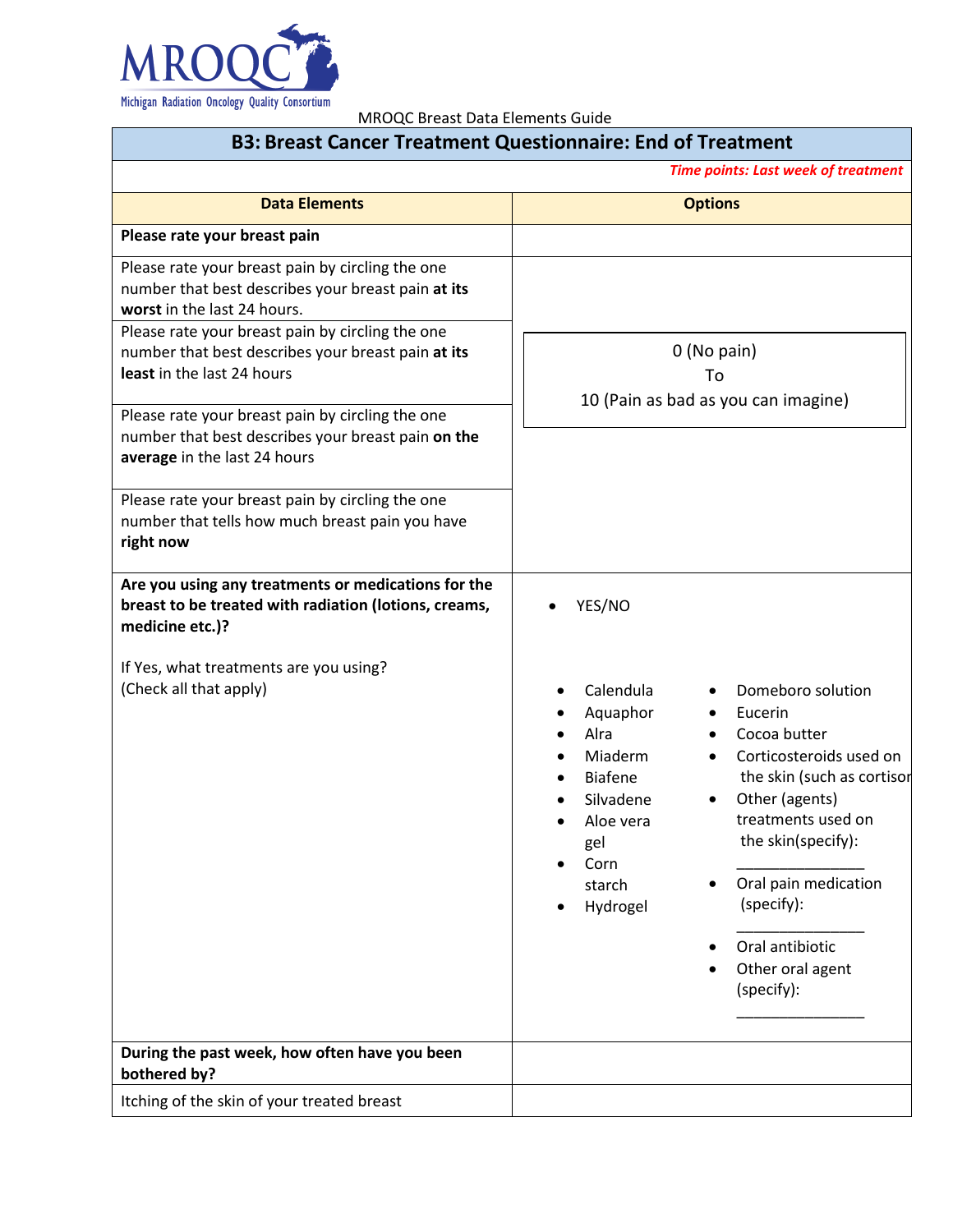

| relieved bilded bata Lichtents of                                                                                  |                                                                                                                                                                                     |
|--------------------------------------------------------------------------------------------------------------------|-------------------------------------------------------------------------------------------------------------------------------------------------------------------------------------|
| Burning or stinging of the skin of your treated breast                                                             | Never<br>$\bullet$                                                                                                                                                                  |
| Your treated breast hurting                                                                                        | Rarely                                                                                                                                                                              |
| Swelling of your treated breast                                                                                    | Sometimes                                                                                                                                                                           |
| Your skin reaction to radiation making it hard to work                                                             | Often                                                                                                                                                                               |
| or do what you enjoy                                                                                               | All the Time                                                                                                                                                                        |
| In general, during the past four weeks, how often did                                                              |                                                                                                                                                                                     |
| you                                                                                                                |                                                                                                                                                                                     |
| Feel that your radiation therapy limited your daily<br>activities?                                                 |                                                                                                                                                                                     |
| Feel bothered by the side effects of your radiation<br>treatment?                                                  | Always<br>$\bullet$                                                                                                                                                                 |
| Feel upset about the side effects of your radiation                                                                | Most of the time                                                                                                                                                                    |
| therapy?                                                                                                           | Sometimes                                                                                                                                                                           |
| Feel that your radiation therapy was worth doing even                                                              | Rarely                                                                                                                                                                              |
| with the side effects?                                                                                             | <b>Never</b>                                                                                                                                                                        |
| Think about stopping your radiation therapy?                                                                       |                                                                                                                                                                                     |
| Feel significant fatigue?                                                                                          |                                                                                                                                                                                     |
| Overall, my radiation therapy treatments have been                                                                 | Very inconvenient<br>٠<br>Inconvenient<br>Neither convenient nor inconvenient<br>Convenient<br>Very convenient                                                                      |
| Overall, how bothered have you been by the amount<br>of time it took to have your radiation therapy<br>treatments? | Very bothered<br>٠<br>Quite bothered<br>Moderately bothered<br>٠<br>A little bothered<br>Not bothered at all                                                                        |
| Overall, are the side effects of radiation therapy as you<br>expected?                                             | Much better than I expected<br>٠<br>Somewhat better than I expected<br>Exactly as I expected<br>٠<br>Somewhat worse than I expected<br>٠<br>Much worse than I expected<br>$\bullet$ |
| Overall, how satisfied are you with your radiation<br>therapy treatment?                                           | Very satisfied<br>$\bullet$<br>Satisfied<br>Neither satisfied nor dissatisfied<br>$\bullet$<br><b>Dissatisfied</b><br><b>Very Dissatisfied</b>                                      |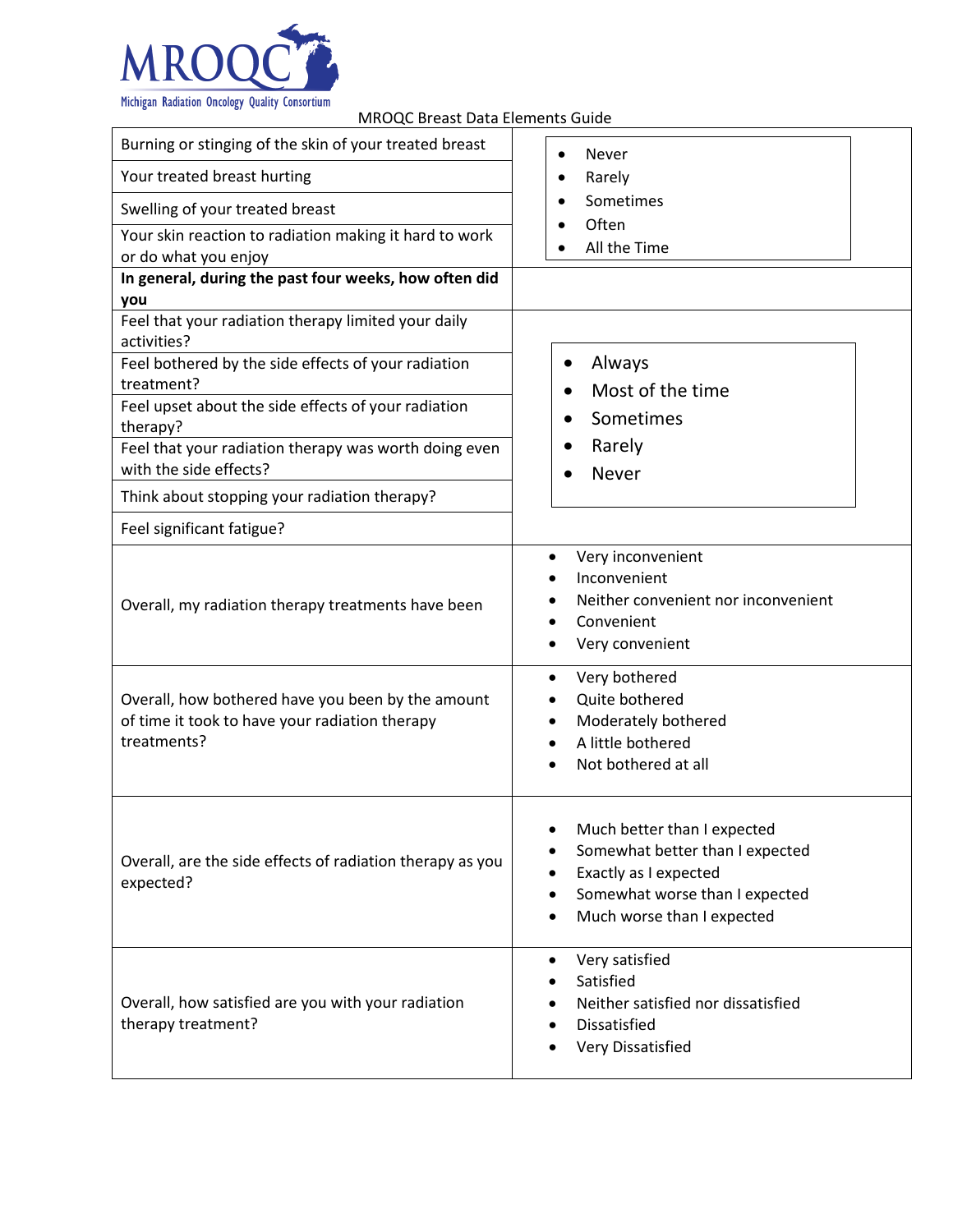

| <b>MROQC Breast Data Elements Guide</b>                                                                                                                                                |                                                                                   |  |
|----------------------------------------------------------------------------------------------------------------------------------------------------------------------------------------|-----------------------------------------------------------------------------------|--|
| Have any of your radiation oncology providers ever<br>asked if you use cannabis? If the only mention of<br>cannabis that you recall is from a survey form, then<br>the answer is "No". | Yes/No                                                                            |  |
| Have you been satisfied with your radiation oncology<br>providers' ability to answer questions about cannabis?                                                                         | I have not asked any questions about cannabis<br>No.<br>Yes                       |  |
| Have you used cannabis, even once, since the first<br>treatment in your course of radiation?                                                                                           | Prefer not to answer<br>No.<br>Yes                                                |  |
| If you use cannabis, please tell us the reason(s) why.                                                                                                                                 | Free text                                                                         |  |
| Taking everything into consideration, if given the<br>choice again, would you decide to have radiation<br>therapy?                                                                     | Yes, definitely<br>Probably yes<br>I don't know<br>Probably not<br>Definitely not |  |

## **B4: Patient: Breast Cancer Follow-Up Questionnaire**

*Time points: Follow-up visits 2 weeks-3 months*

| <b>Data Elements</b>                                                                                                                                                                      | <b>Options</b>                                                                                                                                             |
|-------------------------------------------------------------------------------------------------------------------------------------------------------------------------------------------|------------------------------------------------------------------------------------------------------------------------------------------------------------|
| Please rate your breast pain                                                                                                                                                              |                                                                                                                                                            |
| Please rate your breast pain by circling the one<br>number that best describes your breast pain at its<br>worst in the last 24 hours.<br>Please rate your breast pain by circling the one |                                                                                                                                                            |
| number that best describes your breast pain at its<br>least in the last 24 hours                                                                                                          | $0$ (No pain)<br>To<br>10 (Pain as bad as you can imagine)                                                                                                 |
| Please rate your breast pain by circling the one<br>number that best describes your breast pain on the<br>average in the last 24 hours                                                    |                                                                                                                                                            |
| Please rate your breast pain by circling the one<br>number that tells how much breast pain you have<br>right now                                                                          |                                                                                                                                                            |
| Are you using any treatments or medications for the<br>breast to be treated with radiation (lotions, creams,<br>medicine etc.)?                                                           | YES/NO                                                                                                                                                     |
| If Yes, what treatments are you using?<br>(Check all that apply)                                                                                                                          | Calendula<br>Domeboro solution<br>Aquaphor<br>Eucerin<br>Alra<br>Cocoa butter<br>Miaderm<br>Corticosteroids used on<br>the skin (such as<br><b>Biafene</b> |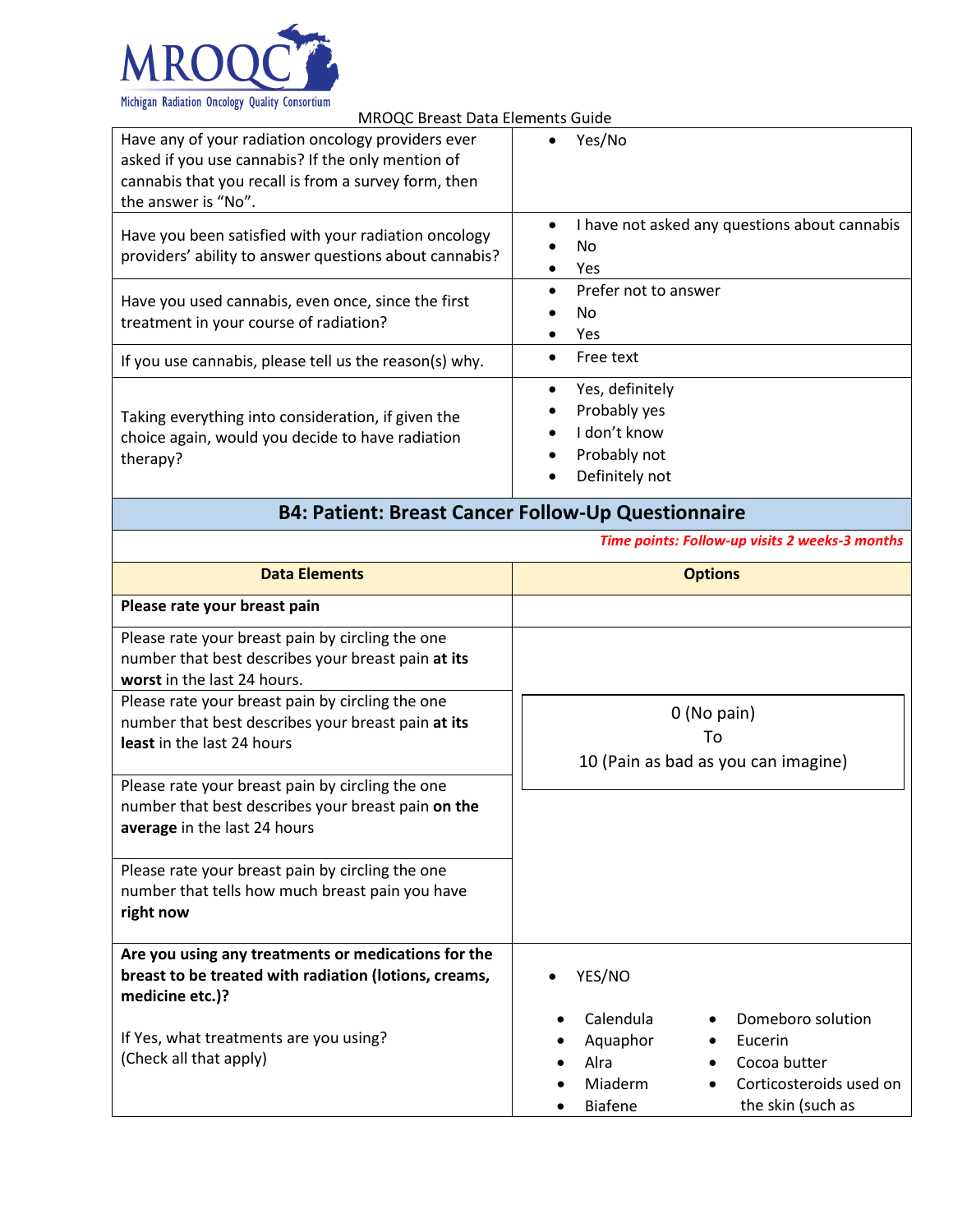

| mengan nagiation oncology guanty consortium<br><b>MROQC Breast Data Elements Guide</b>                              |                                                                                                                                                                                                                                                                                      |
|---------------------------------------------------------------------------------------------------------------------|--------------------------------------------------------------------------------------------------------------------------------------------------------------------------------------------------------------------------------------------------------------------------------------|
|                                                                                                                     | cortisone cream)<br>Silvadene<br>$\bullet$<br>Other (agents)<br>Aloe vera<br>$\bullet$<br>treatments used on<br>gel<br>the skin(specify):<br>Corn<br>$\bullet$<br>starch<br>Oral pain medication<br>Hydrogel<br>٠<br>(specify):<br>Oral antibiotic<br>Other oral agent<br>(specify): |
| During the past week, how often have you been<br>bothered by?                                                       |                                                                                                                                                                                                                                                                                      |
| Itching of the skin of your treated breast                                                                          | Never<br>$\bullet$                                                                                                                                                                                                                                                                   |
| Burning or stinging of the skin of your treated breast                                                              | Rarely<br>$\bullet$                                                                                                                                                                                                                                                                  |
| Your treated breast hurting                                                                                         | Sometimes<br>$\bullet$                                                                                                                                                                                                                                                               |
| Swelling of your treated breast                                                                                     | Often<br>$\bullet$                                                                                                                                                                                                                                                                   |
| Your skin reaction to radiation making it hard to work<br>or do what you enjoy                                      | All the Time                                                                                                                                                                                                                                                                         |
| Differences between treated and untreated breast:                                                                   |                                                                                                                                                                                                                                                                                      |
| Please rate the following items on this four-point<br>scale, according to your evaluation at this point in<br>time: |                                                                                                                                                                                                                                                                                      |
| <b>Breast size</b>                                                                                                  |                                                                                                                                                                                                                                                                                      |
| Breast texture (hardening)                                                                                          |                                                                                                                                                                                                                                                                                      |
| Arm heaviness                                                                                                       |                                                                                                                                                                                                                                                                                      |
| Nipple appearance                                                                                                   |                                                                                                                                                                                                                                                                                      |
| Shoulder movement                                                                                                   |                                                                                                                                                                                                                                                                                      |
| Arm movement                                                                                                        | None<br>$\bullet$<br>Slight                                                                                                                                                                                                                                                          |
| <b>Breast pain</b>                                                                                                  | Moderate                                                                                                                                                                                                                                                                             |
| Ability to lift objects                                                                                             | Large                                                                                                                                                                                                                                                                                |
| Fit of shirt sleeve                                                                                                 |                                                                                                                                                                                                                                                                                      |
| <b>Breast tenderness</b>                                                                                            |                                                                                                                                                                                                                                                                                      |
| Shoulder stiffness                                                                                                  |                                                                                                                                                                                                                                                                                      |
| <b>Breast shape</b>                                                                                                 |                                                                                                                                                                                                                                                                                      |
|                                                                                                                     | None                                                                                                                                                                                                                                                                                 |
|                                                                                                                     | Slight                                                                                                                                                                                                                                                                               |

• Moderate

• Large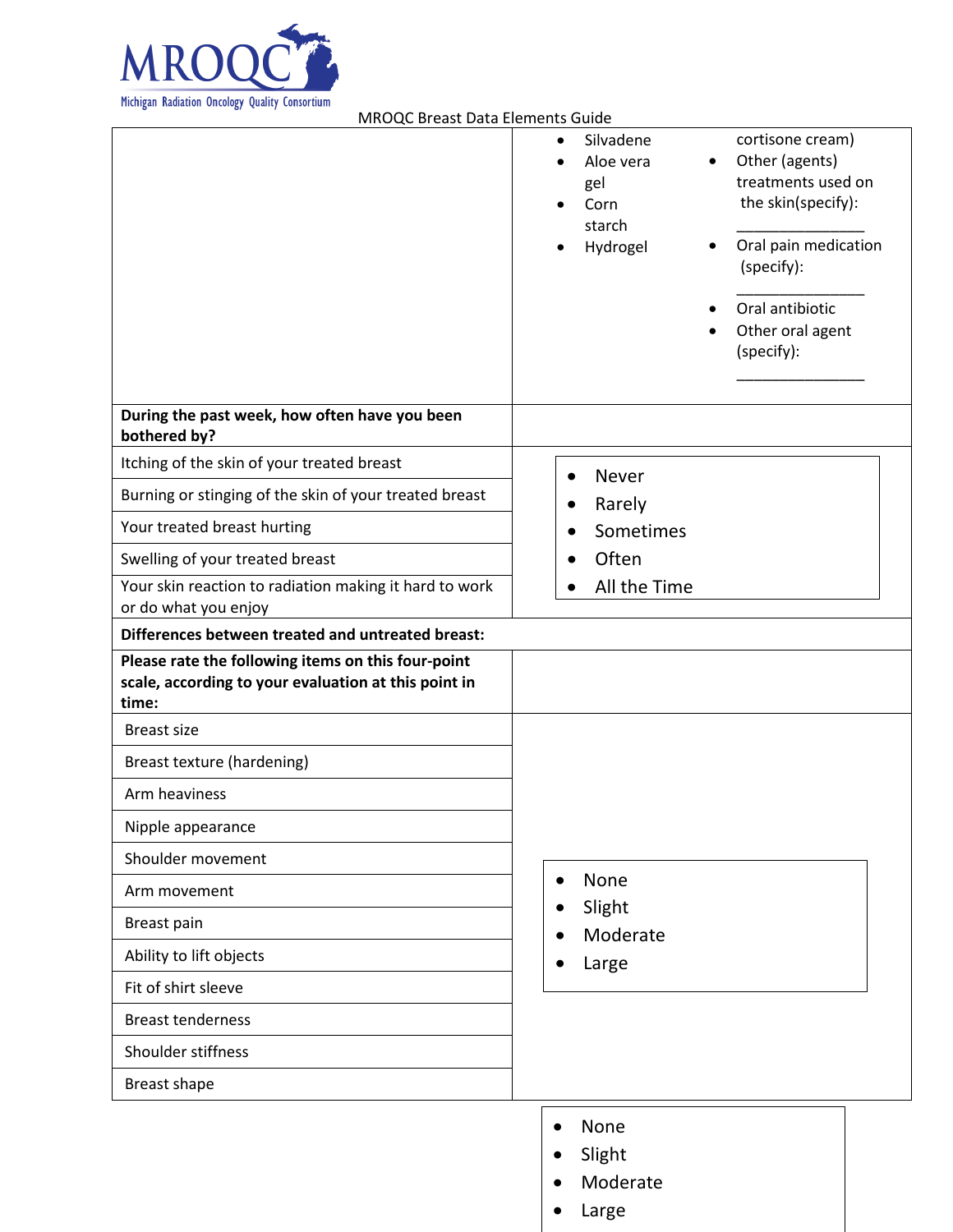

| MROQC Breast Data Elements Guide                                                                                   |                                                                                                                          |
|--------------------------------------------------------------------------------------------------------------------|--------------------------------------------------------------------------------------------------------------------------|
| Breast elevation (how high the breast is)                                                                          |                                                                                                                          |
| Scar tissue                                                                                                        |                                                                                                                          |
| Shoulder pain                                                                                                      |                                                                                                                          |
| Arm pain                                                                                                           |                                                                                                                          |
| Arm swelling                                                                                                       |                                                                                                                          |
| <b>Breast swelling</b>                                                                                             |                                                                                                                          |
| Arm stiffness                                                                                                      |                                                                                                                          |
| Fit of bra                                                                                                         |                                                                                                                          |
| <b>Breast sensitivity</b>                                                                                          |                                                                                                                          |
| Fit of clothing                                                                                                    |                                                                                                                          |
| Overall, how satisfied are you with your radiation<br>therapy treatment?                                           | Very satisfied<br>٠<br>Satisfied<br>Neither satisfied nor dissatisfied<br><b>Dissatisfied</b><br>Very Dissatisfied       |
| Taking everything into consideration, if given the<br>choice again, would you decide to have radiation<br>therapy? | Yes, definitely<br>٠<br>Probably yes<br>I don't know<br>$\bullet$<br>Probably not<br>$\bullet$<br>Definitely not         |
| In general, during the past four weeks, how often did<br>you feel significant fatigue?                             | Always<br>Most of the time<br>Sometimes<br>Rarely<br>Never                                                               |
| Has hormonal/endocrine/anti-hormonal therapy                                                                       | Yes<br>$\bullet$                                                                                                         |
| been prescribed for you?<br>If Yes, what has been prescribed for you:                                              | No<br>I chose not to take hormonal/endocrine/anti-<br>$\bullet$<br>hormonal therapy<br>Tamoxifen<br>Aromatase Inhibitors |
| If Yes, are you still taking the<br>hormonal/endocrine/anti-hormonal therapy?                                      | Other, Specify: ___________________<br>Yes<br>No                                                                         |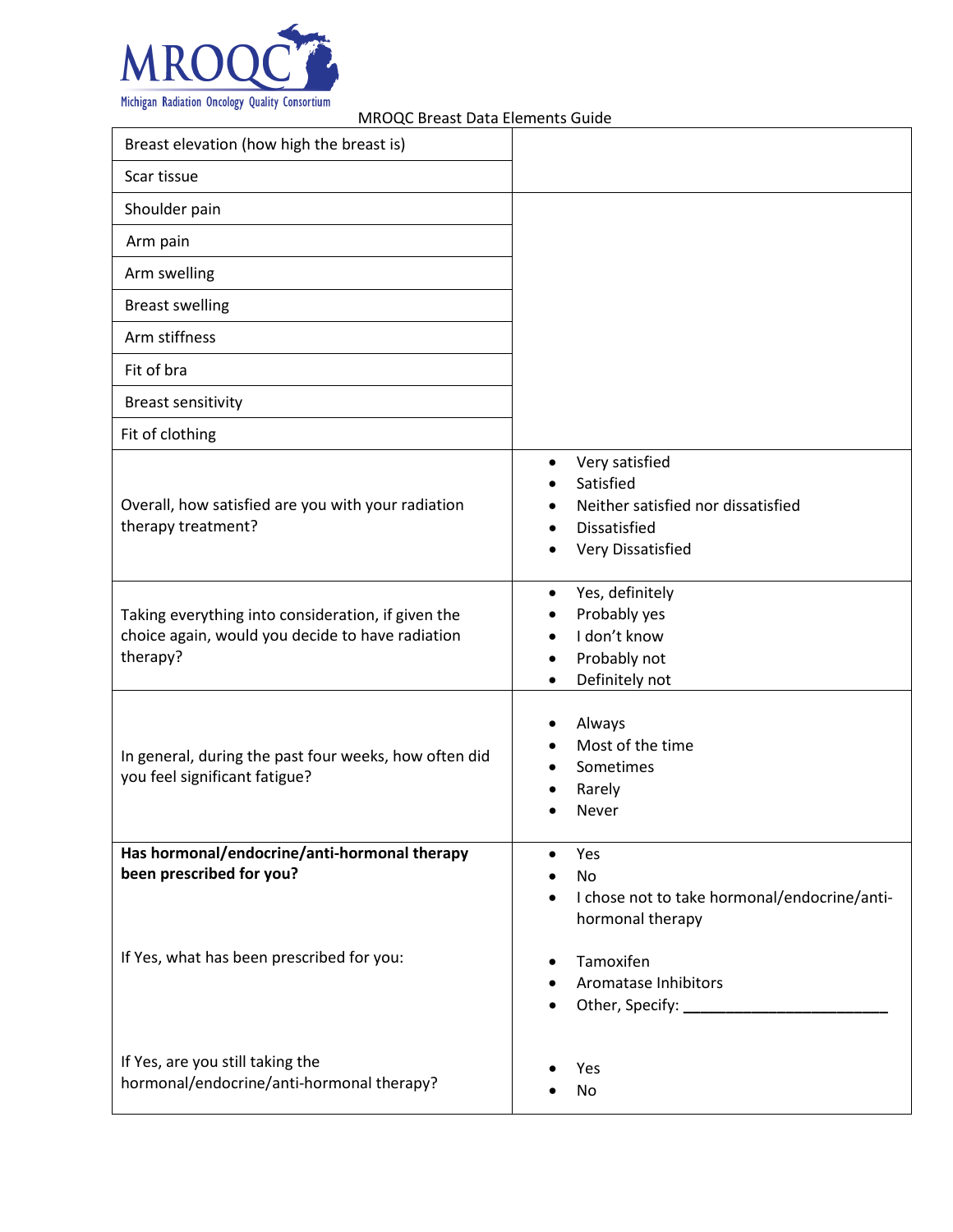

|                                                                                                                                                                                                                 | <b>B5: Breast Cancer Baseline Clinical Data</b>                                                                                                                                                                                                                                                                                                                            |
|-----------------------------------------------------------------------------------------------------------------------------------------------------------------------------------------------------------------|----------------------------------------------------------------------------------------------------------------------------------------------------------------------------------------------------------------------------------------------------------------------------------------------------------------------------------------------------------------------------|
|                                                                                                                                                                                                                 | Time points: Last week of treatment & Follow-up visit 3 months                                                                                                                                                                                                                                                                                                             |
| <b>Data Elements</b>                                                                                                                                                                                            | <b>Options</b>                                                                                                                                                                                                                                                                                                                                                             |
| Weight (specify lbs or kg):                                                                                                                                                                                     |                                                                                                                                                                                                                                                                                                                                                                            |
| <b>BMI OR</b><br>Height (specify inches or cm):<br>*If you do not have access to the height and weight, please ask<br>the patient.                                                                              |                                                                                                                                                                                                                                                                                                                                                                            |
| <b>Breast Cancer / Pre-treatment Characteristics</b>                                                                                                                                                            |                                                                                                                                                                                                                                                                                                                                                                            |
| Tumor Stage:<br>a. Pathologic stage:<br>A value for each (T-N-M) is required. If the<br>physician has left N and M blank, you must<br>verify with the physician if the answer is<br>unknown(X) or negative (0). | $M_{\rm H}$ and $M_{\rm H}$ and $M_{\rm H}$ and $M_{\rm H}$                                                                                                                                                                                                                                                                                                                |
| Histology                                                                                                                                                                                                       | <b>DCIS</b><br>$\bullet$<br>Invasive ductal carcinoma (predominant)<br>Invasive lobular carcinoma (predominant)<br>$\bullet$<br>Other (specify): Notice of the state of the state of the state of the state of the state of the state of the state of the state of the state of the state of the state of the state of the state of the state of the state of<br>$\bullet$ |
| <b>Tumor Grade</b>                                                                                                                                                                                              | Grade 1: well differentiated<br>Grade 2: moderately differentiated<br>٠<br>Grade 3: poorly differentiated<br>Not Specified                                                                                                                                                                                                                                                 |

 $\overline{\phantom{a}}$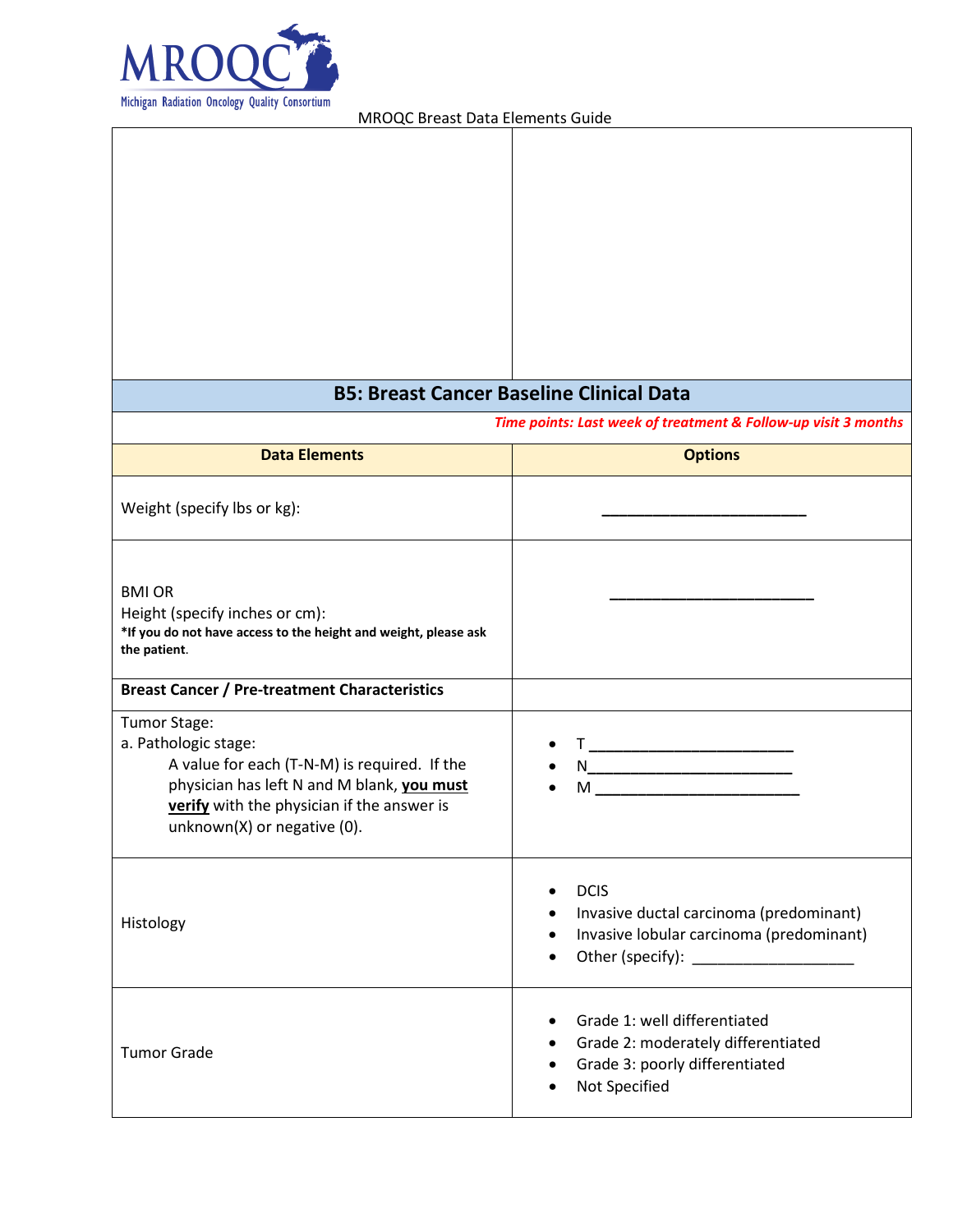

| <b>ER Status</b>                                           | Pos<br>Neg<br>Unknown<br>$\bullet$                                                                                 |
|------------------------------------------------------------|--------------------------------------------------------------------------------------------------------------------|
| <b>PR Status</b>                                           | Pos<br>٠<br>Neg<br>Unknown                                                                                         |
| Her2Neu                                                    | Pos<br>$\bullet$<br>Neg<br>Unknown                                                                                 |
| Method of determining Her2Neu                              | FISH/DISH<br>٠<br><b>IHC</b><br>Both<br>$\bullet$<br>N/A<br>Unknown                                                |
| Date of last lumpectomy or excisional biopsy               | mm/dd/yyyy                                                                                                         |
| <b>Margin Status</b><br>If close, how many mm from margin? | Pos<br>$\bullet$<br>Neg<br>Close                                                                                   |
| Axillary surgery (check all that apply)                    | None<br>Axillary lymph node dissection<br>٠<br>Sampling<br>$\bullet$<br>Sentinel node bx<br>$\bullet$<br>$\bullet$ |
| Number of total lymph nodes taken                          |                                                                                                                    |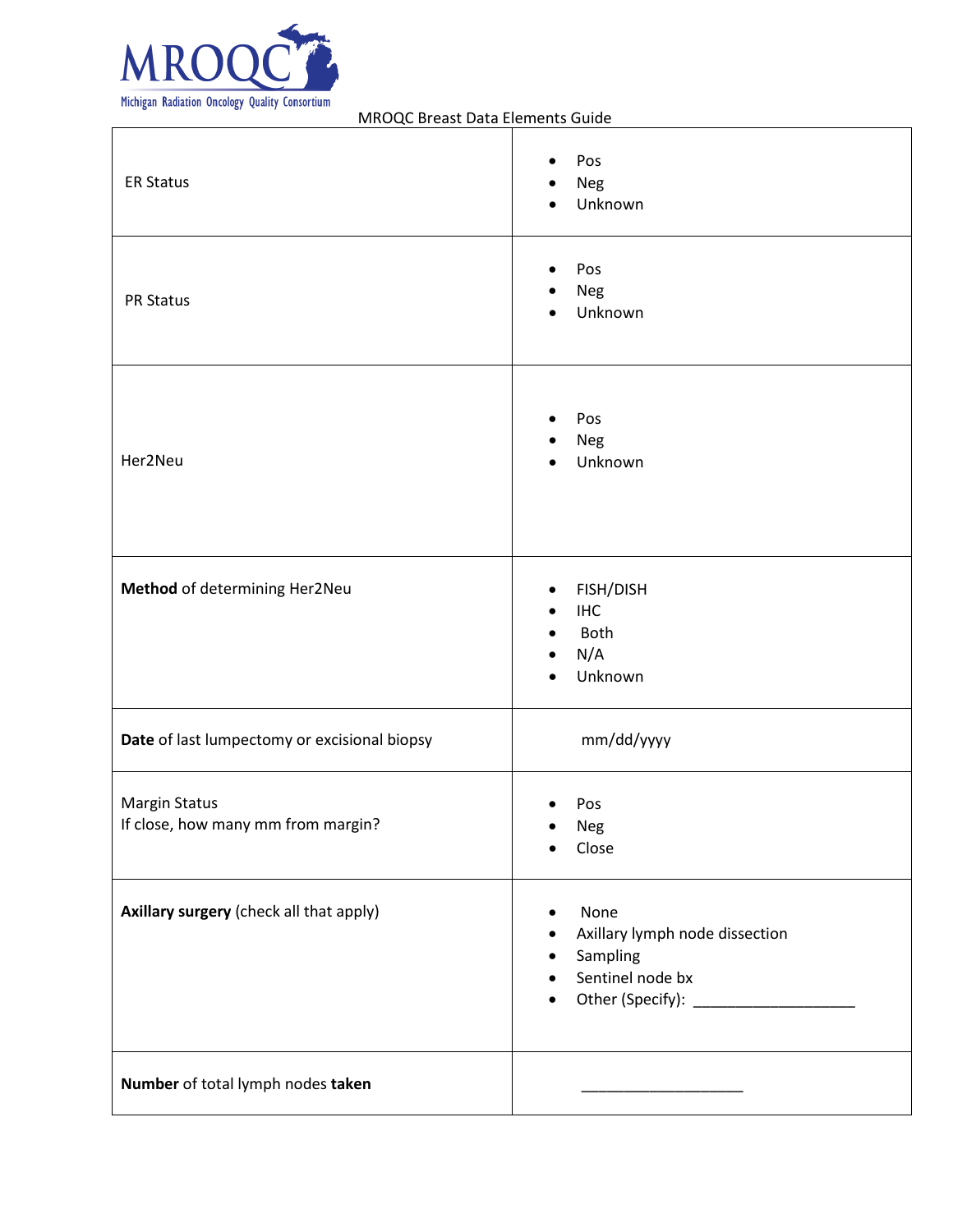

| Number of total lymph nodes positive                                                                                                                                                                                                                                                                                                                                                                                           |                                                                |
|--------------------------------------------------------------------------------------------------------------------------------------------------------------------------------------------------------------------------------------------------------------------------------------------------------------------------------------------------------------------------------------------------------------------------------|----------------------------------------------------------------|
| Current smoker?                                                                                                                                                                                                                                                                                                                                                                                                                | Yes<br><b>No</b><br>Unknown                                    |
| Former smoker?<br>(quit at least one month prior to diagnosis)                                                                                                                                                                                                                                                                                                                                                                 | Yes<br><b>No</b><br>Unknown                                    |
| Was this patient counseled by a doctor or other                                                                                                                                                                                                                                                                                                                                                                                | Yes                                                            |
| healthcare worker about quitting cigarettes?<br>(applies to current smokers only)                                                                                                                                                                                                                                                                                                                                              | No                                                             |
| <b>Comorbidities: Does the patient have?</b>                                                                                                                                                                                                                                                                                                                                                                                   |                                                                |
| Hypertension<br>Diabetes mellitus<br>Scleroderma<br><b>Rheumatoid Arthritis</b><br>Lupus<br>Cerebrovascular disease<br>Chronic pulmonary disease<br>Congestive heart failure<br>Connective tissue disease<br>Confusion<br>Hemiplegia<br>Leukemia<br>Malignant lymphoma<br>Myocardial infarction<br>Peripheral vascular disease<br>Ulcer disease<br>Liver disease<br>Renal disease<br>Malignant solid tumor (other than breast) | Yes<br>No                                                      |
|                                                                                                                                                                                                                                                                                                                                                                                                                                | <b>B6: Breast Systemic Therapy Data</b>                        |
|                                                                                                                                                                                                                                                                                                                                                                                                                                | Time points: Last week of treatment & Follow-up visit 3 months |
| <b>Data Elements</b>                                                                                                                                                                                                                                                                                                                                                                                                           | <b>Options</b>                                                 |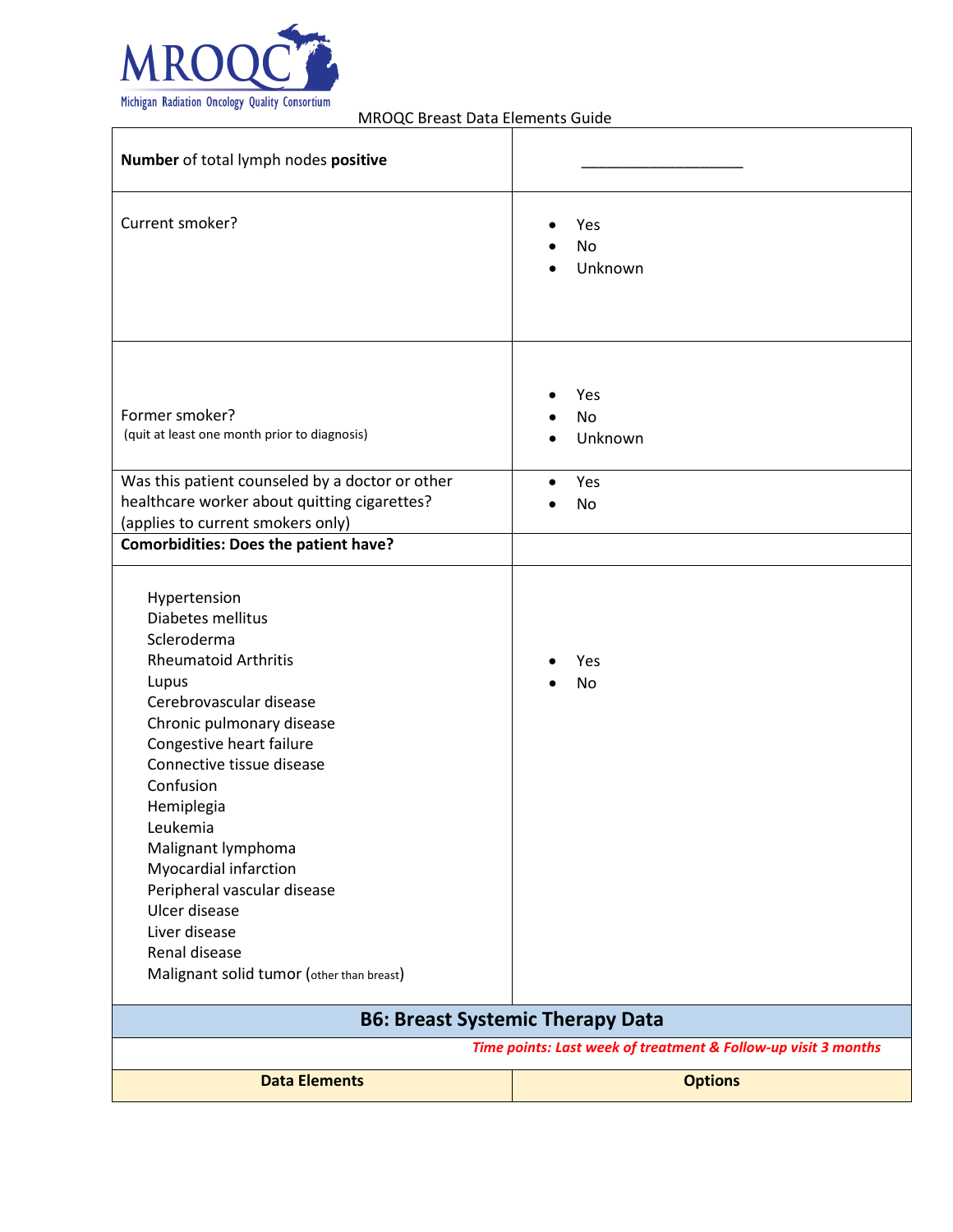

| ויוויסעכ טוכנוס טמננו בוכוווכוונו שמומכ                                                                           |                                                                                                                                                                                                                                                          |  |  |
|-------------------------------------------------------------------------------------------------------------------|----------------------------------------------------------------------------------------------------------------------------------------------------------------------------------------------------------------------------------------------------------|--|--|
| Did the patient receive systemic therapy?                                                                         | Yes<br>No                                                                                                                                                                                                                                                |  |  |
| If yes, how was systemic therapy administered (check<br>all that apply)?                                          |                                                                                                                                                                                                                                                          |  |  |
| Neo adjuvant therapy (prior to breast-conserving<br>surgery (BCS))<br>Agents Administered (check all that apply): | Adriamycin/Doxorubicin<br>Cyclophosphamide/Cytoxan<br>$\bullet$<br>Paclitaxel/Taxol<br>Docetaxel/Taxotere<br>$\bullet$<br>Methotrexate/Trexall<br>5-fluorouracil/ 5-FU<br>Trastuzumab/Herceptin<br>$\bullet$<br>Other (specify)<br>$\bullet$             |  |  |
| Concurrently with Radiation Therapy Agents<br>Administered (check all that apply):                                | Adriamycin/Doxorubicin<br>$\bullet$<br>Cyclophosphamide/Cytoxan<br>$\bullet$<br>Paclitaxel/Taxol<br>Docetaxel/Taxotere<br>Methotrexate/Trexall<br>$\bullet$<br>5-fluorouracil/5-FU<br>Trastuzumab/Herceptin<br>$\bullet$<br>Other (specify)<br>$\bullet$ |  |  |
| Adjuvant therapy (after BCS) Agents Administered<br>(check all that apply):                                       | Adriamycin/Doxorubicin<br>$\bullet$<br>Cyclophosphamide/Cytoxan<br>$\bullet$<br>Paclitaxel/Taxol<br>$\bullet$<br>Docetaxel/Taxotere<br>Methotrexate/Trexall<br>$\bullet$<br>5-fluorouracil/5-FU<br>Trastuzumab/Herceptin<br>Other (specify)<br>$\bullet$ |  |  |
| Concurrently with Radiation Therapy<br>Agents<br>Administered (check all that apply):                             | Adriamycin/Doxorubicin<br>$\bullet$<br>Cyclophosphamide/Cytoxan<br>Paclitaxel/Taxol<br>Docetaxel/Taxotere<br>Methotrexate/Trexall<br>5-fluorouracil/5-FU<br>Trastuzumab/Herceptin<br>Other (specify)                                                     |  |  |
| Has hormonal therapy been prescribed?                                                                             | Yes<br>No<br>Patient chose to opt out of hormonal therapy                                                                                                                                                                                                |  |  |
| If Yes, Agents Administered:                                                                                      | Tamoxifen<br>$\bullet$<br>Aromatase Inhibitors<br>Other, Specify:                                                                                                                                                                                        |  |  |
| <b>B7: Physician: Toxicity Evaluation First Week of Treatment</b>                                                 |                                                                                                                                                                                                                                                          |  |  |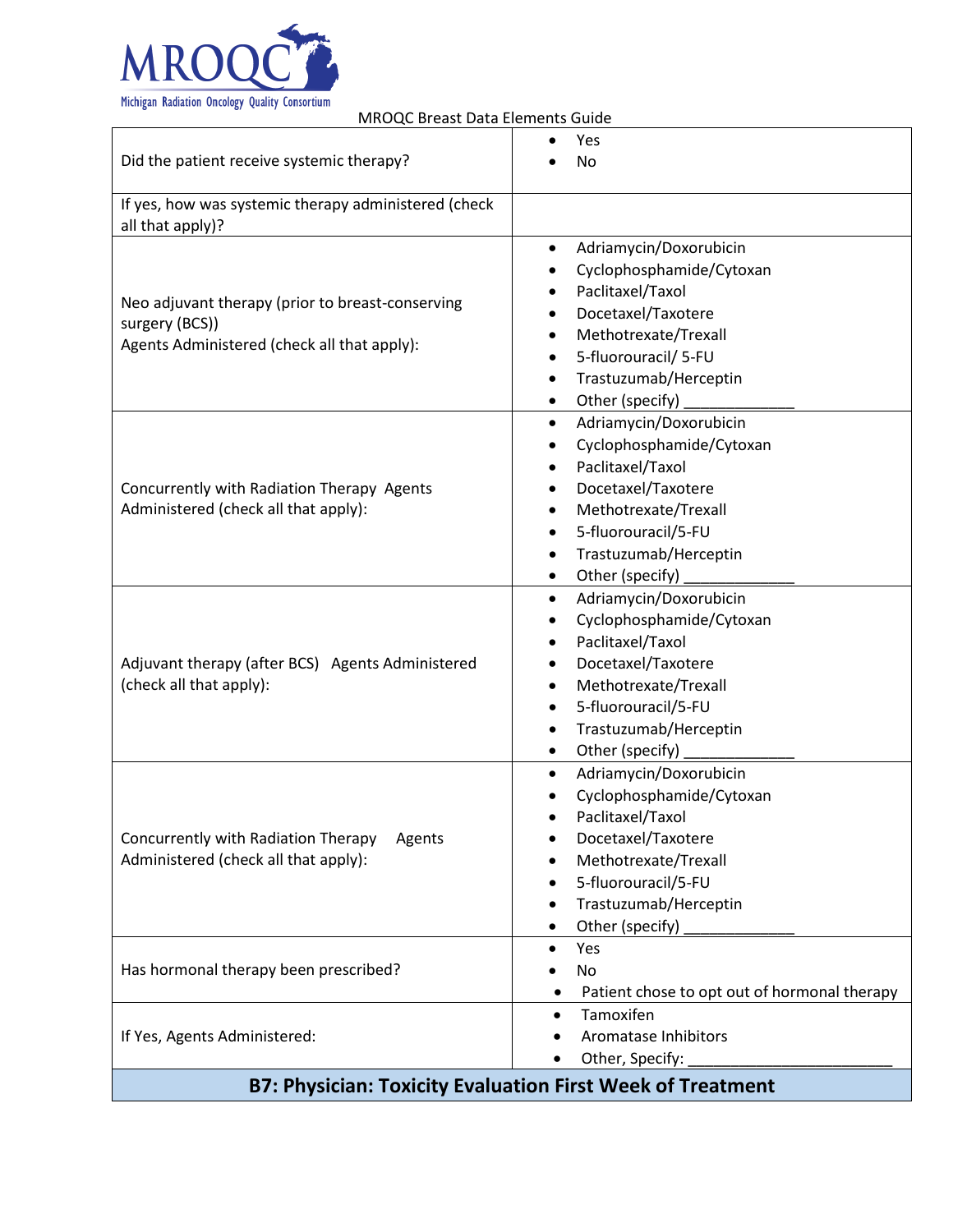

*Time points: Weekly On-Treatment Visits*

| <b>Toxicity Scoring (CTCAE v 4.0)</b> |              |                           |                                                                            |                                                  |                                        |       |
|---------------------------------------|--------------|---------------------------|----------------------------------------------------------------------------|--------------------------------------------------|----------------------------------------|-------|
|                                       |              |                           |                                                                            | Grade                                            |                                        |       |
| <b>Adverse Event</b>                  | $\mathbf{0}$ | $\mathbf{1}$              | $\overline{2}$                                                             | $\overline{\mathbf{3}}$                          | $\overline{4}$                         | 5     |
|                                       |              |                           | <b>Breast</b>                                                              |                                                  |                                        |       |
| Breast pain                           | none         | Mild pain                 | Moderate pain; limiting<br>instrumental ADL                                | Severe pain; limiting self-care ADL              |                                        |       |
| Lymphedema                            |              | Trace                     | Marked discoloration; leathery                                             | Severe symptoms; limiting self-care              |                                        |       |
| of breast                             | none         | thickening or             | skin texture; papillary formation;                                         | <b>ADL</b>                                       |                                        |       |
|                                       |              | faint                     | limiting instrumental ADL                                                  |                                                  |                                        |       |
|                                       |              | discoloration             | <b>Skin Disorders</b>                                                      |                                                  |                                        |       |
| Radiation                             |              | Faint                     | Moderate to brisk erythema;                                                | Moist desquamation in areas other                | Life-threatening                       | Death |
| dermatitis                            | none         | erythema or               | patchy moist desquamation,                                                 | than skin folds and creases; bleeding            | consequences; skin                     |       |
|                                       |              | dry                       | mostly confined to skin folds and                                          | induced by minor trauma or abrasion              | necrosis or                            |       |
|                                       |              | desquamatio               | creases; moderate edema                                                    |                                                  | ulceration of full                     |       |
|                                       |              | n                         |                                                                            |                                                  | thickness dermis;                      |       |
|                                       |              |                           |                                                                            |                                                  | spontaneous                            |       |
|                                       |              |                           |                                                                            |                                                  | bleeding from                          |       |
|                                       |              |                           |                                                                            |                                                  | involved site; skin<br>graft indicated |       |
| Pruritus                              |              | Mild or                   | Intense or widespread;                                                     | Intense or widespread; constant;                 |                                        |       |
|                                       | none         | localized;                | intermittent; skin changes from                                            | limiting self-care ADL or sleep; oral            |                                        |       |
|                                       |              | topical                   | scratching (e.g., edema,                                                   | corticosteroid or immunosuppressive              |                                        |       |
|                                       |              | intervention              | population, excoriations,                                                  | therapy indicated                                |                                        |       |
|                                       |              | indicated                 | lichenification, oozing/crusts);<br>oral intervention indicated;           |                                                  |                                        |       |
|                                       |              |                           | limiting instrumental ADL                                                  |                                                  |                                        |       |
| Skin                                  | none         | Mild                      | Moderate induration, able to                                               | Severe induration, unable to slide or            | Generalized;                           | Death |
| induration                            |              | induration,               | slide skin, unable to pinch skin;                                          | pinch skin; limiting joint movement or           | associated with signs                  |       |
|                                       |              | able to move              | limiting instrumental to ADL                                               | orifice (e.g., mouth, anus); limiting self-      | or symptoms or                         |       |
|                                       |              | skin parallel             |                                                                            | care ADL                                         | impaired breathing                     |       |
|                                       |              | to plane<br>(sliding) and |                                                                            |                                                  | or feeding                             |       |
|                                       |              | perpendicula              |                                                                            |                                                  |                                        |       |
|                                       |              | r to skin                 |                                                                            |                                                  |                                        |       |
|                                       |              | (pinching                 |                                                                            |                                                  |                                        |       |
| up).                                  |              |                           |                                                                            |                                                  |                                        |       |
| Chest wall                            |              | Mild pain                 | Musculoskeletal and connective tissue disorders<br>Moderate pain; limiting | Severe pain; limiting self-care ADL              |                                        |       |
| pain                                  | none         |                           | instrumental ADL                                                           |                                                  |                                        |       |
|                                       |              |                           | <b>Cardiac disorders</b>                                                   |                                                  |                                        |       |
| Pericarditis                          | none         | Asymptomat                | Symptomatic pericarditis (e.g.,                                            | Pericarditis with physiologic                    | Life-threatening                       | Death |
|                                       |              | ic, ECG or<br>physical    | chest pain)                                                                | consequences (e.g., pericardial<br>constriction) | consequences;<br>urgent intervention   |       |
|                                       |              | findings                  |                                                                            |                                                  | indicated                              |       |
|                                       |              | (e.g., rub)               |                                                                            |                                                  |                                        |       |
|                                       |              | consistent                |                                                                            |                                                  |                                        |       |
|                                       |              | with                      |                                                                            |                                                  |                                        |       |
|                                       |              | pericarditis              |                                                                            |                                                  |                                        |       |
| Pericardial<br>effusion               | none         |                           | Asymptomatic effusion size<br>small to moderate                            | Effusion with physiologic<br>consequences        | Life-threatening                       | Death |
|                                       |              |                           |                                                                            |                                                  | consequences;<br>urgent intervention   |       |
|                                       |              |                           |                                                                            |                                                  | indicated                              |       |
|                                       |              |                           | Respiratory, thoracic and mediastinal disorders                            |                                                  |                                        |       |
| Dyspnea                               |              | Shortness of              | Shortness of breath with                                                   | Shortness of breath at rest; limiting            | Life-threatening                       | Death |
|                                       | none         | breath with               | minimal exertion; limiting                                                 | self-care ADL                                    | consequences;                          |       |
|                                       |              | moderate<br>exertion      | instrumental ADL                                                           |                                                  | urgent intervention<br>indicated       |       |
| Pleuritic pain                        | none         | Mild pain                 | Moderate pain; limiting                                                    | Severe pain; limiting self-careADL               |                                        |       |
|                                       |              |                           | instrumental ADL                                                           |                                                  |                                        |       |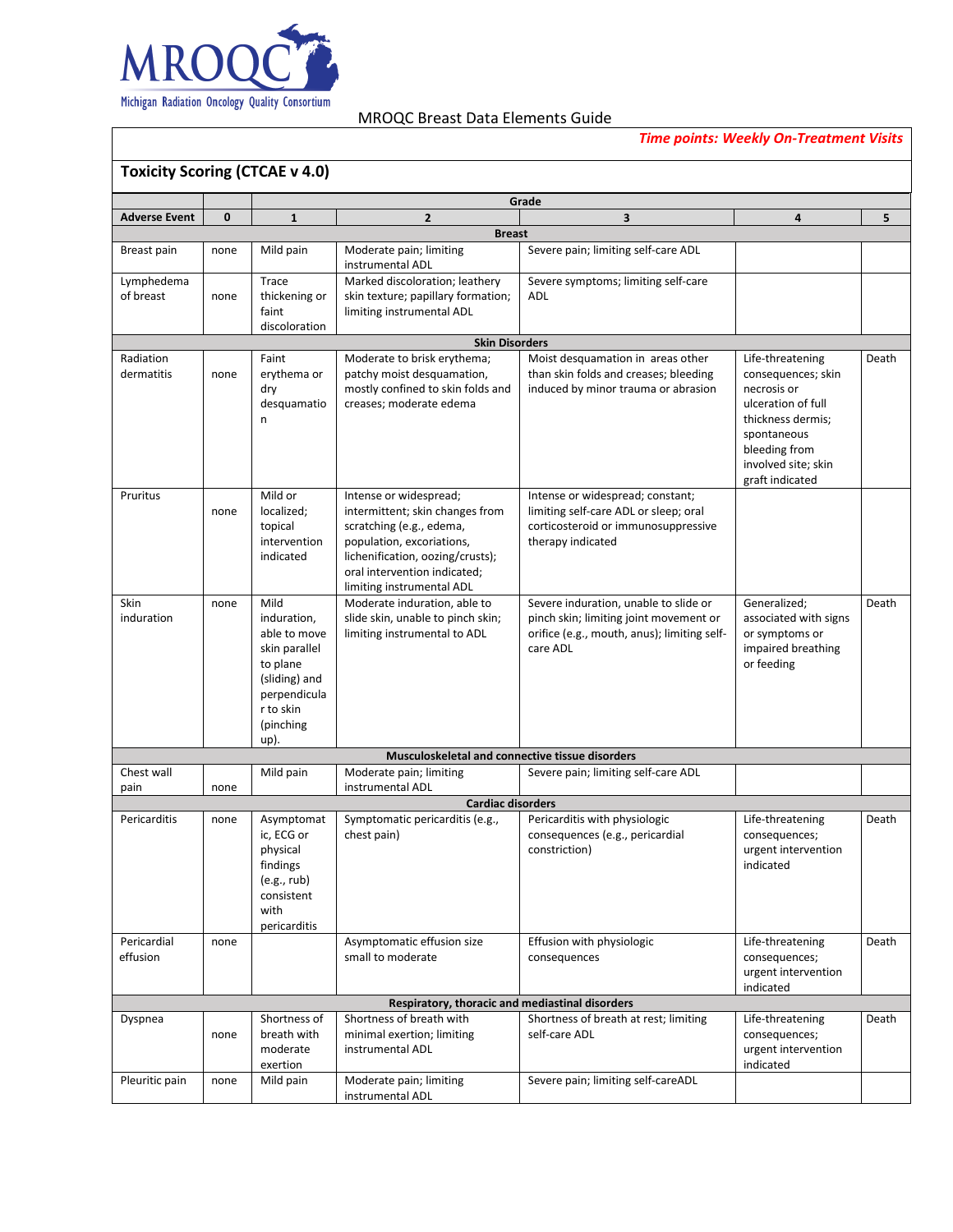

|                                                                                                                                                                                                                                                                                                      |                 |                                                                                                                                                                                       | <b>MROQC Breast Data Elements Guide</b>                                                                                                     |                                    |                                                                          |                                                                                                                            |       |
|------------------------------------------------------------------------------------------------------------------------------------------------------------------------------------------------------------------------------------------------------------------------------------------------------|-----------------|---------------------------------------------------------------------------------------------------------------------------------------------------------------------------------------|---------------------------------------------------------------------------------------------------------------------------------------------|------------------------------------|--------------------------------------------------------------------------|----------------------------------------------------------------------------------------------------------------------------|-------|
| Pneumonitis                                                                                                                                                                                                                                                                                          | none            | Asymptomat<br>ic; clinical or<br>diagnostic<br>observations<br>only;<br>intervention<br>not indicated                                                                                 | Symptomatic; medical<br>intervention indicated; limiting<br>instrumental ADL                                                                | ADL; oxygen indicated              | Severe symptoms; limiting self-care                                      | Life-threatening<br>respiratory<br>compromise; urgent<br>intervention<br>indicated (e.g.,<br>tracheotomy or<br>intubation) | Death |
|                                                                                                                                                                                                                                                                                                      |                 |                                                                                                                                                                                       | <b>General disorders</b>                                                                                                                    |                                    |                                                                          |                                                                                                                            |       |
| Fatigue                                                                                                                                                                                                                                                                                              | none            | Fatigue<br>relieved by<br>rest                                                                                                                                                        | Fatigue not relieved by rest;<br>limiting instrumental ADL                                                                                  | self-care ADL                      | Fatigue not relieved by rest, limiting                                   |                                                                                                                            |       |
| <b>ECOG Performance Status**</b>                                                                                                                                                                                                                                                                     |                 |                                                                                                                                                                                       |                                                                                                                                             |                                    |                                                                          |                                                                                                                            |       |
| *As published in<br>Am. J. Clin.<br>Oncol.: Oken,<br>M.M., Creech,<br>R.H., Tormey,<br>D.C., Horton, J.,<br>Davis, T.E.,<br>McFadden, E.T.,<br>Carbone, P.P.:<br><b>Toxicity And</b><br>Response Criteria<br>Of The Eastern<br>Cooperative<br>Oncology Group.<br>Am J Clin Oncol<br>5:649-655, 1982. | Fully<br>active | Restricted in<br>physically<br>strenuous<br>activity but<br>ambulatory and<br>able to carry out<br>work of a light<br>or sedentary<br>nature,e.g., light<br>housework,<br>office work | Ambulatory and capable of all<br>self-care but unable to carry out<br>any work activities. Up and<br>about more than 50% of waking<br>hours | 50% of waking hours                | Capable of only limited self-care,<br>confined to bed or chair more than | Completely disabled.<br>Cannot carry on any<br>self-care. Totally<br>confined to bed or<br>chair                           | Dead  |
| What was the date of the first fraction?                                                                                                                                                                                                                                                             |                 |                                                                                                                                                                                       |                                                                                                                                             |                                    |                                                                          |                                                                                                                            |       |
| Please rate the patient's current breast pain on a scale<br>of 0-10                                                                                                                                                                                                                                  |                 |                                                                                                                                                                                       |                                                                                                                                             |                                    |                                                                          |                                                                                                                            |       |
| Please characterize the extent of any breast erythema at<br>present                                                                                                                                                                                                                                  |                 |                                                                                                                                                                                       | $\bullet$<br>$\bullet$                                                                                                                      | None<br>Mild<br>Moderate<br>Severe |                                                                          |                                                                                                                            |       |
| Characterize the severity of any breast<br>hyperpigmentation at present                                                                                                                                                                                                                              |                 |                                                                                                                                                                                       | $\bullet$<br>$\bullet$                                                                                                                      | None<br>Mild<br>Moderate<br>Severe |                                                                          |                                                                                                                            |       |
| Characterize the severity of any breast<br>hypopigmentation at present                                                                                                                                                                                                                               |                 |                                                                                                                                                                                       | ٠                                                                                                                                           | None<br>Mild<br>Moderate<br>Severe |                                                                          |                                                                                                                            |       |
|                                                                                                                                                                                                                                                                                                      |                 |                                                                                                                                                                                       | Is this patient enrolled on any breast cancer clinical<br>trial, study, or protocol (do not include MROQC)?                                 |                                    | Yes<br>No                                                                |                                                                                                                            |       |
| a. Does this study (these studies) influence your<br>radiation dose/treatment plan, or expected<br>toxicity for this patient?                                                                                                                                                                        |                 |                                                                                                                                                                                       |                                                                                                                                             | Yes<br>No                          |                                                                          |                                                                                                                            |       |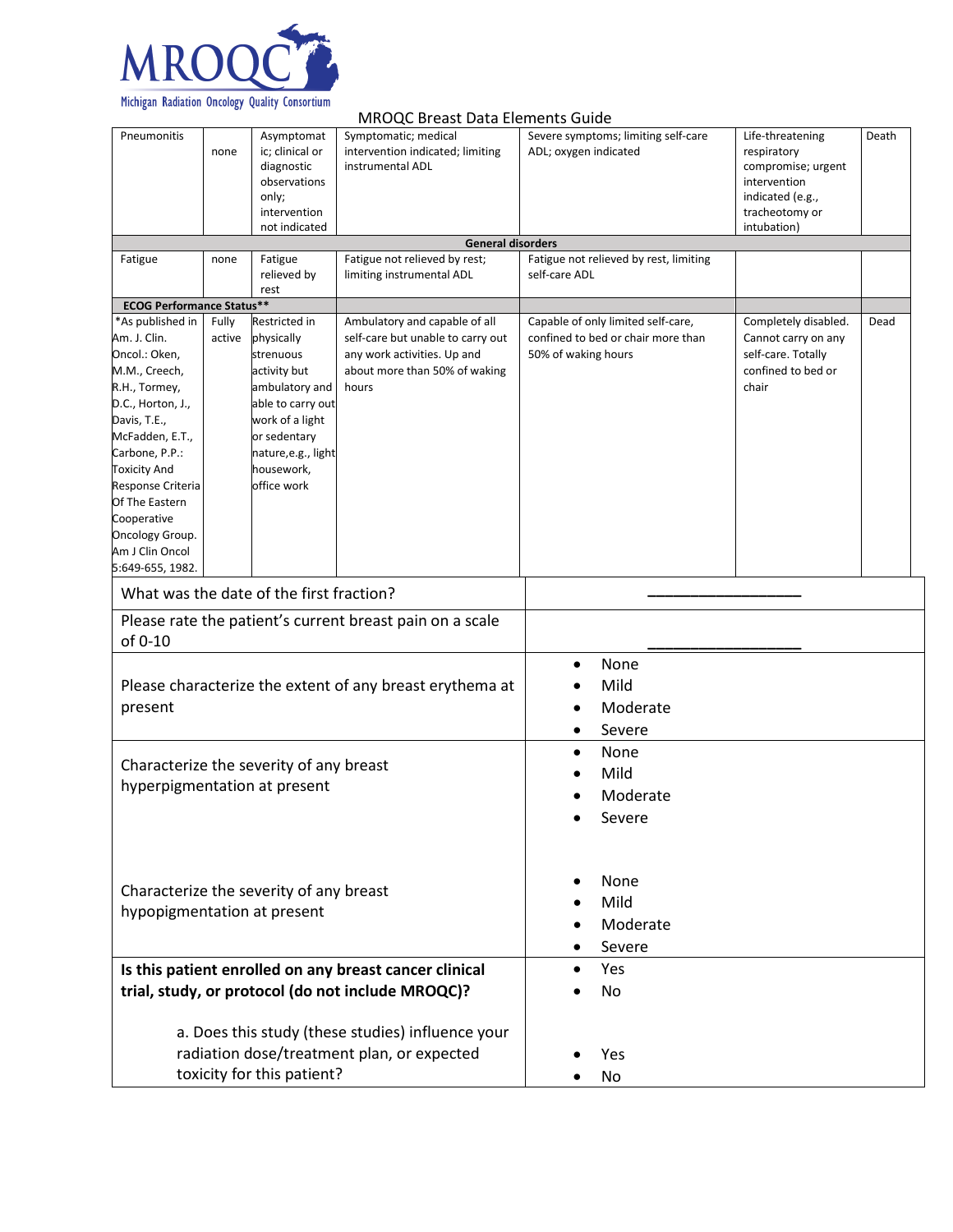

|                                                                                                                                              | • N/A-patient does not meet the guideline                                                                                                                                                                                                                             |  |  |
|----------------------------------------------------------------------------------------------------------------------------------------------|-----------------------------------------------------------------------------------------------------------------------------------------------------------------------------------------------------------------------------------------------------------------------|--|--|
|                                                                                                                                              | • Patient age $<$ 40                                                                                                                                                                                                                                                  |  |  |
| For patients meeting the 2018 ASTRO AWBI guidelines<br>who are NOT receiving AWBI, please record the reason<br>(Please check all that apply) | • Patient enrolled in a clinical trial that specifies<br>no use of hypo fractionation<br>• Patient preference/choice<br>• Patient received or receiving chemotherapy<br>• Physician preference/choice<br>• Triple negative disease (TNBC)<br>• Other, please specify: |  |  |
|                                                                                                                                              |                                                                                                                                                                                                                                                                       |  |  |

• N/A-patient received AWBI

## **B8: Physician: Toxicity Evaluation First Week of Treatment**

*Time points: Weekly On-Treatment Visits*

**Complete each week during treatment (Excluding first and last week)** 

### **Toxicity Scoring (CTCAE 4.0)**

|                                 | Grade    |                                                            |                                                                                                                                                                                                                  |                                                                                                                                                   |                                                                                                                                                                   |       |
|---------------------------------|----------|------------------------------------------------------------|------------------------------------------------------------------------------------------------------------------------------------------------------------------------------------------------------------------|---------------------------------------------------------------------------------------------------------------------------------------------------|-------------------------------------------------------------------------------------------------------------------------------------------------------------------|-------|
| Adverse<br>Event                | $\Omega$ | $\mathbf{1}$                                               | $\overline{2}$                                                                                                                                                                                                   | 3                                                                                                                                                 | $\overline{4}$                                                                                                                                                    | 5     |
| <b>Breast</b>                   |          |                                                            |                                                                                                                                                                                                                  |                                                                                                                                                   |                                                                                                                                                                   |       |
| Breast pain                     | None     | Mild pain                                                  | Moderate pain; limiting instrumental<br><b>ADL</b>                                                                                                                                                               | Severe pain; limiting<br>self-care ADL                                                                                                            |                                                                                                                                                                   |       |
| Lymphede<br>ma of<br>breast     | None     | Trace thickening<br>or faint<br>discoloration              | Marked discoloration; leathery skin<br>texture; papillary formation; limiting<br>instrumental ADL                                                                                                                | Severe symptoms;<br>limiting self-care ADL                                                                                                        |                                                                                                                                                                   |       |
| <b>Skin Disorders</b>           |          |                                                            |                                                                                                                                                                                                                  |                                                                                                                                                   |                                                                                                                                                                   |       |
| Radiation<br>dermatitis         | None     | Faint erythema<br>or dry<br>desquamation                   | Moderate to brisk erythema; patchy<br>moist desquamation, mostly confined<br>to skin folds and creases; moderate<br>edema                                                                                        | Moist desquamation<br>in areas other than<br>skin folds and<br>creases; bleeding<br>induced by minor<br>trauma or abrasion                        | Life-threatening<br>consequences; skin necrosis<br>or ulceration of full thickness<br>dermis; spontaneous bleeding<br>from involved site; skin graft<br>indicated | Death |
| Pruritus                        | None     | Mild or<br>localized; topical<br>intervention<br>indicated | Intense or widespread; intermittent;<br>skin changes from scratching (e.g.,<br>edema, population, excoriations,<br>lichenification, oozing/crusts); oral<br>intervention indicated; limiting<br>instrumental ADL | Intense or<br>widespread;<br>constant; limiting<br>self-care ADL or<br>sleep: oral<br>corticosteroid or<br>immunosuppressive<br>therapy indicated |                                                                                                                                                                   |       |
|                                 |          | Musculoskeletal and connective tissue disorders            |                                                                                                                                                                                                                  |                                                                                                                                                   |                                                                                                                                                                   |       |
| Chest wall<br>pain              | None     | Mild pain                                                  | Moderate pain; limiting instrumental<br><b>ADL</b>                                                                                                                                                               | Severe pain; limiting<br>self-care ADL                                                                                                            |                                                                                                                                                                   |       |
| <b>General Disorders</b>        |          |                                                            |                                                                                                                                                                                                                  |                                                                                                                                                   |                                                                                                                                                                   |       |
| Fatigue                         | None     | Fatigue relieved<br>by rest                                | Fatigue not relieved by rest; limiting<br>instrumental ADL                                                                                                                                                       | Fatigue not relieved<br>by rest; limiting self-<br>care ADL                                                                                       |                                                                                                                                                                   |       |
| <b>ECOG Performance Status*</b> |          |                                                            |                                                                                                                                                                                                                  |                                                                                                                                                   |                                                                                                                                                                   |       |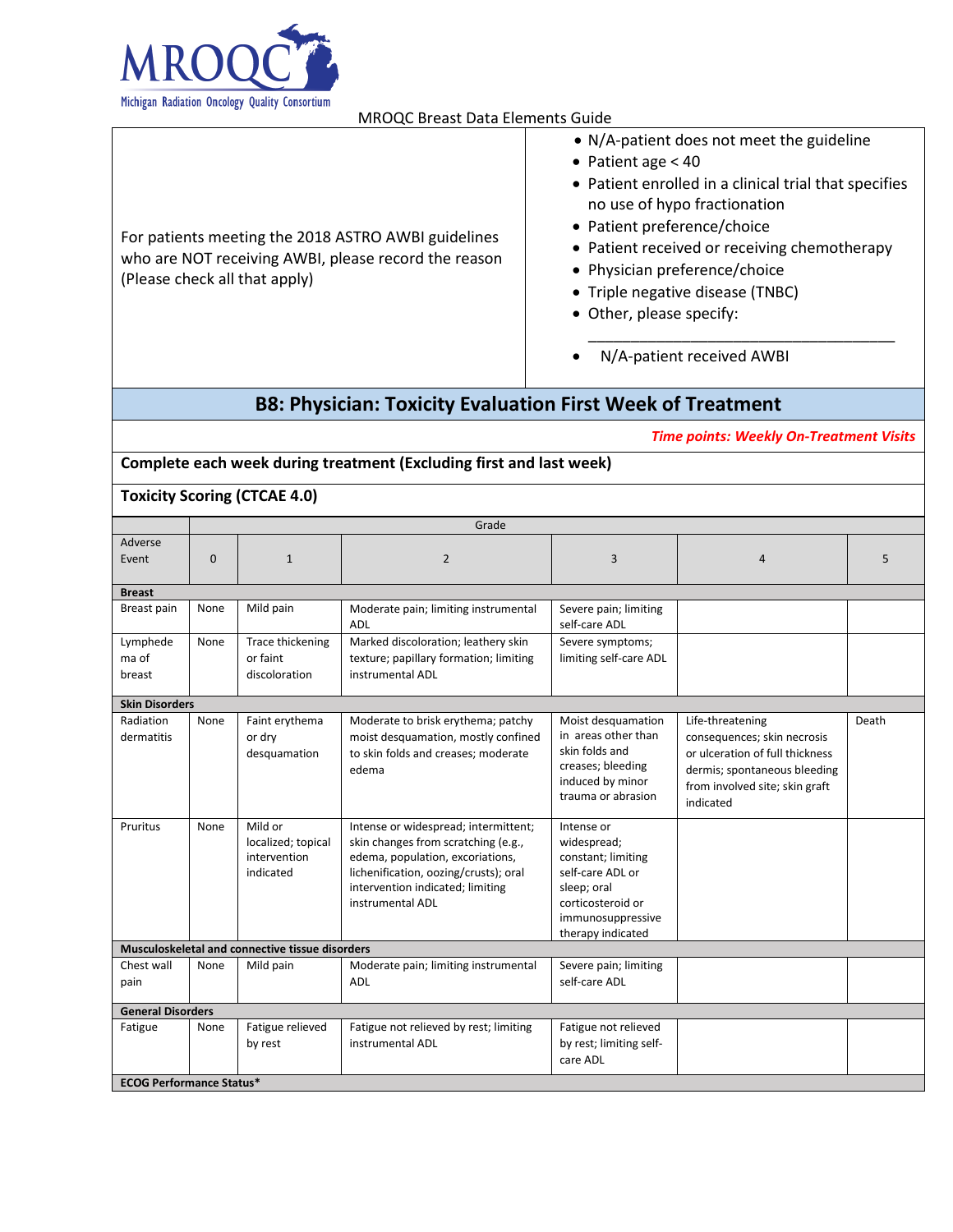

|                                                                                                                                                                                                                                                                                                        |                 |                                                                                                                                                                                        | <b>MROQC Breast Data Elements Guide</b>                                                                                                   |                                                                                                       |                                                                                            |      |
|--------------------------------------------------------------------------------------------------------------------------------------------------------------------------------------------------------------------------------------------------------------------------------------------------------|-----------------|----------------------------------------------------------------------------------------------------------------------------------------------------------------------------------------|-------------------------------------------------------------------------------------------------------------------------------------------|-------------------------------------------------------------------------------------------------------|--------------------------------------------------------------------------------------------|------|
| *As published<br>in Am. J. Clin.<br>Oncol.: Oken,<br>M.M., Creech,<br>R.H., Tormey,<br>D.C., Horton,<br>J., Davis, T.E.,<br>McFadden,<br>E.T., Carbone,<br>P.P.: Toxicity<br>And Response<br>Criteria Of The<br>Eastern<br>Cooperative<br>Oncology<br>Group. Am J<br>Clin Oncol<br>5:649-655,<br>1982. | Fully<br>active | Restricted in<br>physically<br>strenuous<br>activity but<br>ambulatory and<br>able to carry out<br>work of a light or<br>sedentary<br>nature, e.g., light<br>housework,<br>office work | Ambulatory and capable of all self-<br>care but unable to carry out any work<br>activities. Up and about more than<br>50% of waking hours | Capable of only<br>limited self-care,<br>confined to bed or<br>chair more than 50%<br>of waking hours | Completely disabled. Cannot<br>carry on any self-care. Totally<br>confined to bed or chair | Dead |
|                                                                                                                                                                                                                                                                                                        |                 | Does the patient have MOIST desquamation?                                                                                                                                              |                                                                                                                                           | Yes<br>$\bullet$<br>No                                                                                |                                                                                            |      |
| Does the patient have DRY desquamation?                                                                                                                                                                                                                                                                |                 |                                                                                                                                                                                        | Yes<br>$\bullet$<br>No<br>٠                                                                                                               |                                                                                                       |                                                                                            |      |
| Characterize the severity of any breast<br>hyperpigmentation at present                                                                                                                                                                                                                                |                 | None<br>$\bullet$<br>Mild<br>Moderate<br>Severe<br>٠                                                                                                                                   |                                                                                                                                           |                                                                                                       |                                                                                            |      |
|                                                                                                                                                                                                                                                                                                        |                 | Characterize the severity of any breast<br>hypopigmentation at present                                                                                                                 |                                                                                                                                           | None<br>$\bullet$<br>Mild<br>Moderate<br>Severe                                                       |                                                                                            |      |
|                                                                                                                                                                                                                                                                                                        |                 |                                                                                                                                                                                        | <b>B9: Breast Cancer Outcomes: Last Week of Treatment</b>                                                                                 |                                                                                                       |                                                                                            |      |
|                                                                                                                                                                                                                                                                                                        |                 |                                                                                                                                                                                        |                                                                                                                                           |                                                                                                       | <b>Time points: Last week of treatment</b>                                                 |      |
| <b>Data Elements</b>                                                                                                                                                                                                                                                                                   |                 |                                                                                                                                                                                        |                                                                                                                                           | <b>Options</b>                                                                                        |                                                                                            |      |
| <b>Patient's Status:</b>                                                                                                                                                                                                                                                                               |                 |                                                                                                                                                                                        |                                                                                                                                           |                                                                                                       |                                                                                            |      |
|                                                                                                                                                                                                                                                                                                        |                 |                                                                                                                                                                                        | Rate patient's current breast pain on a scale of 0-1                                                                                      |                                                                                                       |                                                                                            |      |

• No

• No

• Mild • Moderate

Does the patient have **MOIST** desquamation? • Yes

Does the patient have DRY desquamation? • Yes

Characterize extent of breast **erythema** at present **•** None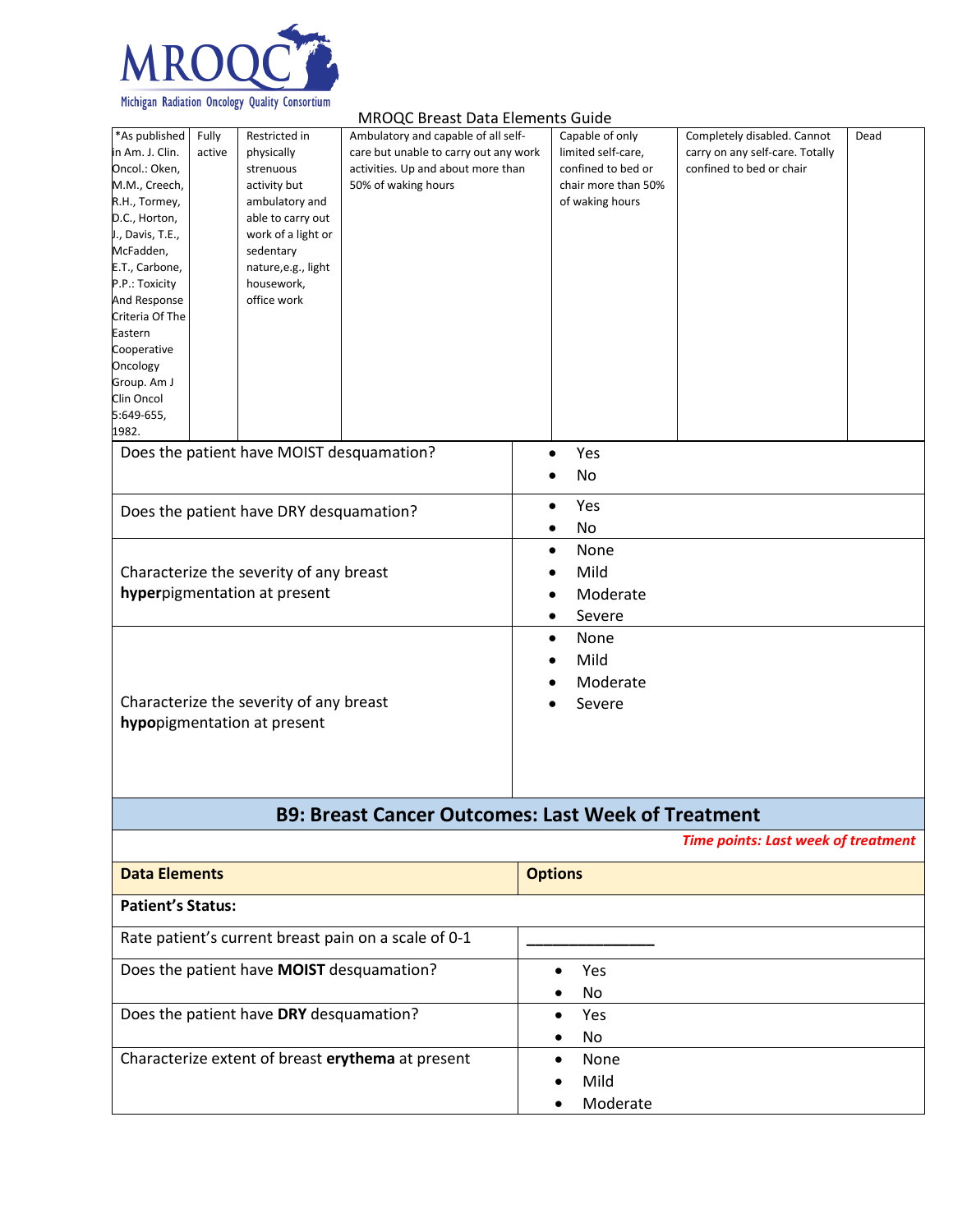

|                                                      | Severe<br>$\bullet$                                         |
|------------------------------------------------------|-------------------------------------------------------------|
| Characterize the severity of any breast              | None<br>$\bullet$                                           |
| hyperpigmentation at present                         | Mild                                                        |
|                                                      | Moderate                                                    |
|                                                      | Severe                                                      |
| Characterize the severity of any breast              | None<br>$\bullet$                                           |
| hypopigmentation at present                          | Mild                                                        |
|                                                      | Moderate                                                    |
|                                                      | Severe                                                      |
| Please select all treatments recommended for         | None<br>$\bullet$                                           |
| management of acute reaction to RT within the past   | Calendula<br>$\bullet$                                      |
| month:                                               | Aquaphor<br>$\bullet$                                       |
|                                                      | Alra                                                        |
|                                                      | Miaderm                                                     |
|                                                      | <b>Biafene</b>                                              |
|                                                      | Silvadene                                                   |
|                                                      | Corn starch                                                 |
|                                                      | Hydrogel<br>$\bullet$                                       |
|                                                      | Domeboro solution                                           |
|                                                      | Eucerin                                                     |
|                                                      | Cocoa butter<br>$\bullet$                                   |
|                                                      | Topical corticosteroids                                     |
|                                                      | Other topical agent (specify):<br>٠                         |
|                                                      | Oral anti-inflammatory or analgesic medication<br>$\bullet$ |
|                                                      | (specify):                                                  |
|                                                      | Oral antibiotic                                             |
|                                                      | Other oral agent (specify):<br>٠                            |
|                                                      | Other intervention (specify):<br>٠                          |
| How was the boost volume defined?                    | No boost given<br>$\bullet$                                 |
|                                                      | Volume defined by Ultrasound                                |
|                                                      | Volume defined clinically on set                            |
|                                                      | Volume defined on CT                                        |
|                                                      | Other, please specify:                                      |
|                                                      |                                                             |
| If CT was used to define boost volume, the tumor bed | N/A<br>$\bullet$                                            |
| was contoured based on: (check all that apply)       | Surgical clips                                              |
|                                                      | Surgical changes                                            |
|                                                      | Surgical clips and surgical changes                         |
|                                                      | Scar                                                        |
|                                                      | Other please specify                                        |
| What was the date of the last fraction               |                                                             |
| Did any break in treatment occur?                    | Yes                                                         |
|                                                      | No                                                          |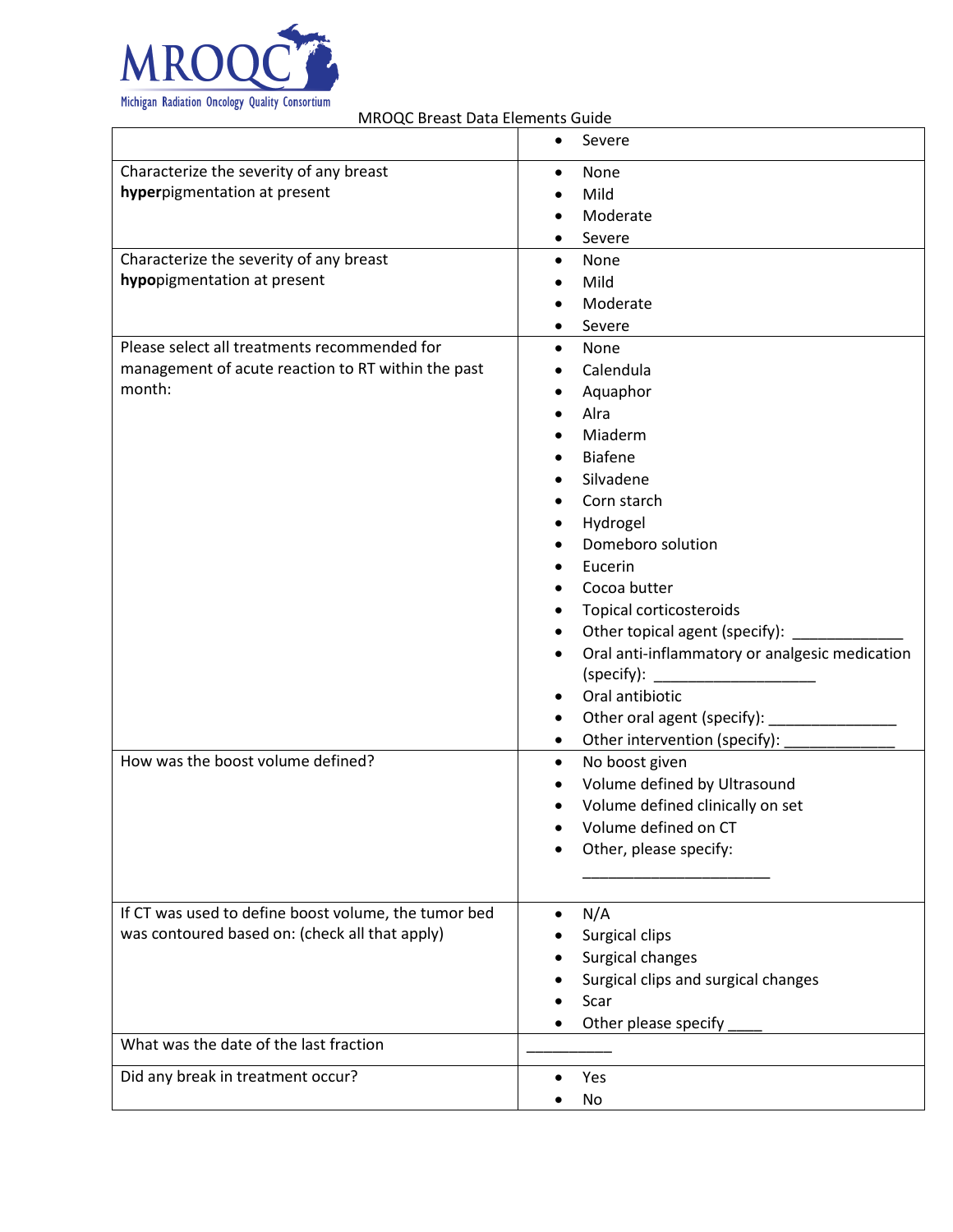

exertion

MROQC Breast Data Elements Guide

| If Yes, was it due to toxicity?                   | Yes<br>No<br>٠ |
|---------------------------------------------------|----------------|
| Was the toxicity-related treatment break >5 days? | Yes<br>No      |

#### **Toxicity Scoring (CTCAE v 4.0) Grade Adverse Event 0 1 2 3 4 5 Breast** Breast pain none Mild pain Moderate pain; limiting instrumental ADL Severe pain; limiting selfcare ADL Lymphedema of breast none Trace thickening or faint discoloration Marked discoloration; leathery skin texture; papillary formation; limiting instrumental ADL Severe symptoms; limiting self-care ADL **Skin Disorders** Radiation dermatitis none Faint erythema or dry desquamation Moderate to brisk erythema; patchy moist desquamation, mostly confined to skin folds and creases; moderate edema Moist desquamation in areas other than skin folds and creases; bleeding induced by minor trauma or abrasion Life-threatening consequences; skin necrosis or ulceration of full thickness dermis; spontaneous bleeding from involved site; skin graft indicated Death Pruritus none Mild or localized; topical intervention indicated Intense or widespread; intermittent; skin changes from scratching (e.g., edema, population, excoriations, lichenification, oozing/crusts); oral intervention indicated; limiting instrumental ADL Intense or widespread; constant; limiting self-care ADL or sleep; oral corticosteroid or immunosuppressive therapy indicated Skin induration none Mild induration, able to move skin parallel to plane (sliding) and perpendicular to skin (pinching up). Moderate induration, able to slide skin, unable to pinch skin; limiting instrumental to ADL Severe induration, unable to slide or pinch skin; limiting joint movement or orifice (e.g., mouth, anus); limiting self-care ADL Generalized; associated with signs or symptoms or impaired breathing or feeding Death **Musculoskeletal and connective tissue disorders** Chest wall pain none Mild pain | Moderate pain; limiting instrumental ADL Severe pain; limiting selfcare ADL **Cardiac disorders** Pericarditis none Asymptomatic, ECG or physical findings (e.g., rub) consistent with pericarditis Symptomatic pericarditis (e.g., chest pain) Pericarditis with physiologic consequences (e.g., pericardial constriction) Life-threatening consequences; urgent intervention indicated Death Pericardial effusion none and Asymptomatic effusion size small to moderate Effusion with physiologic consequences Life-threatening consequences; urgent intervention indicated Death **Respiratory, thoracic and mediastinal disorders** Dyspnea none Shortness of breath with moderate Shortness of breath with minimal exertion; limiting instrumental ADL Shortness of breath at rest; limiting self-care ADL Life-threatening consequences; urgent intervention indicated Death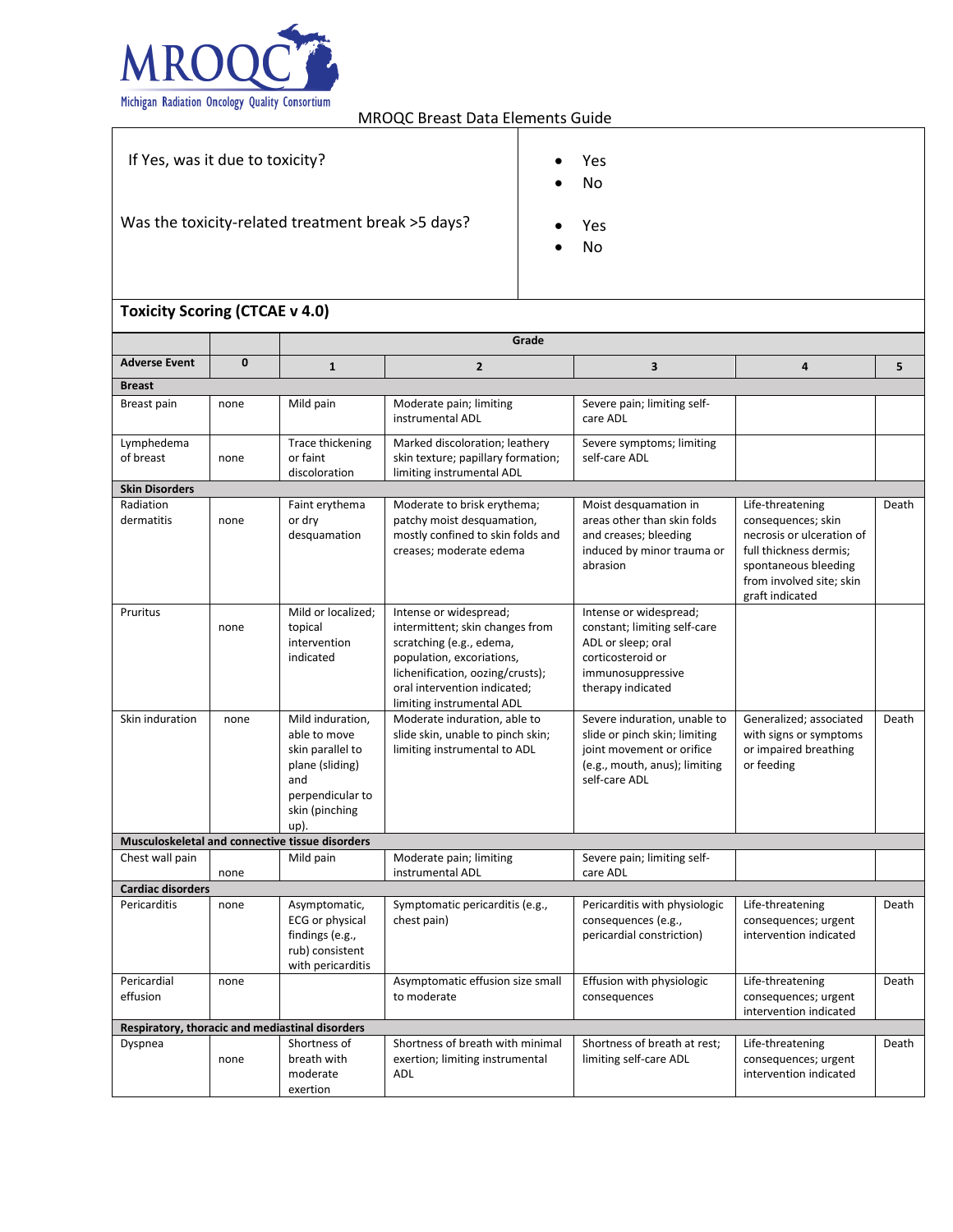

#### MROQC Breast Data Elements Guide Pleuritic pain none Moderate pain; limiting instrumental ADL Severe pain; limiting self care ADL **Pneumonitis** none Asymptomatic; clinical or diagnostic observations only; intervention not indicated Symptomatic; medical intervention indicated; limiting instrumental ADL Severe symptoms; limiting self-care ADL; oxygen indicated Life-threatening respiratory compromise; urgent intervention indicated (e.g., tracheotomy or intubation) Death **General disorders** Fatigue none Fatigue relieved by rest Fatigue not relieved by rest; limiting instrumental ADL Fatigue not relieved by rest, limiting self-care ADL **ECOG Performance Status\*** \*As published in Am. J. Clin. Oncol.: Oken, M.M., Creech, R.H., Tormey, D.C., Horton, J., Davis, T.E., McFadden, E.T., Carbone, P.P.: Toxicity And Response Criteria Of The Eastern Cooperative Oncology Group. Am J Clin Oncol 5:649-655, 1982. Fully active Restricted in physically strenuous activity but ambulatory and able to carry out work of a light or sedentary nature,e.g., light housework, office work Ambulatory and capable of all self-care but unable to carry out any work activities. Up and about more than 50% of waking hours Capable of only limited selfcare, confined to bed or chair more than 50% of waking hours Completely disabled. Cannot carry on any self-care. Totally confined to bed or chair Dead **B10: Physician: Breast Cancer Clinical Outcomes Follow-up** *Time points: Follow-up visit 2 weeks - 3 months* **Data Elements Options Patient's Status:** Rate patient's current breast pain on a scale of 0-1 Does the patient have MOIST desquamation  $\parallel$  • Yes • No Does the patient have DRY desquamation  $\bullet$  Yes • No Characterize extent of breast erythema at present  $\blacksquare$  . None • Mild **Moderate** • Severe Characterize the severity of any breast hyperpigmentation at present • None • Mild • Moderate • Severe Characterize the severity of any breast hypopigmentation at present • None • Mild **Moderate** • Severe Please select all treatments recommended for management of acute reaction to RT within the past month: • None • Calendula • Aquaphor • Alra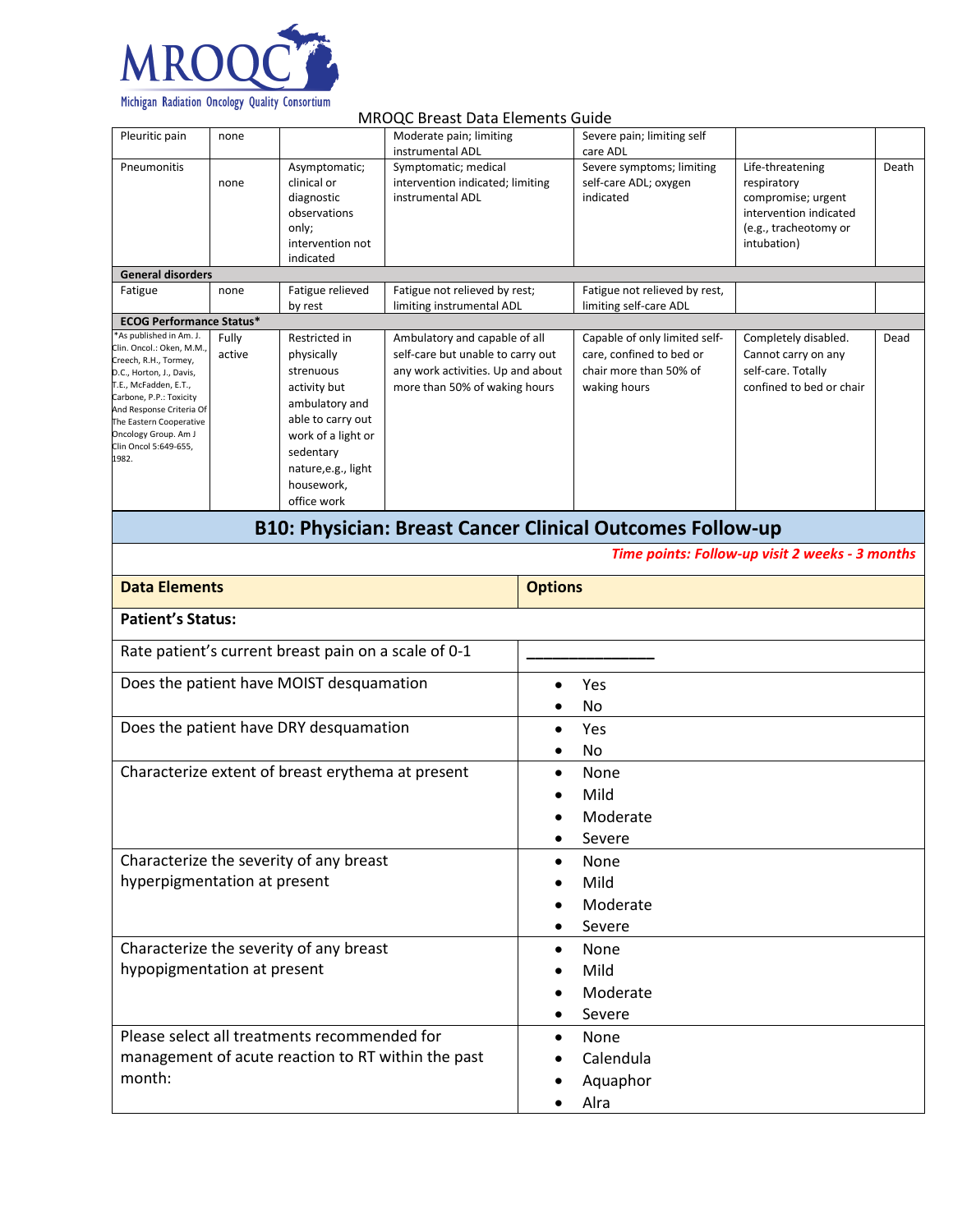

| Miaderm<br>$\bullet$                           |
|------------------------------------------------|
| <b>Biafene</b><br>$\bullet$                    |
| Silvadene<br>$\bullet$                         |
| Corn starch                                    |
| Hydrogel<br>$\bullet$                          |
| Domeboro solution                              |
| Eucerin<br>$\bullet$                           |
| Cocoa butter<br>$\bullet$                      |
| Topical corticosteroids                        |
| Other topical agent (specify):<br>$\bullet$    |
| Oral anti-inflammatory or analgesic medication |
| (specify):                                     |
| Oral antibiotic                                |
| Other oral agent (specify):<br>$\bullet$       |
| Other intervention (specify):                  |

# **Toxicity Scoring (CTCAE v 4.0)**

|                                |             | Grade                                                                                                                           |                                                                                                                                                                                                                  |                                                                                                                                              |                                                                                                                                                                      |       |
|--------------------------------|-------------|---------------------------------------------------------------------------------------------------------------------------------|------------------------------------------------------------------------------------------------------------------------------------------------------------------------------------------------------------------|----------------------------------------------------------------------------------------------------------------------------------------------|----------------------------------------------------------------------------------------------------------------------------------------------------------------------|-------|
| <b>Adverse</b><br><b>Event</b> | $\mathbf 0$ | $\mathbf{1}$                                                                                                                    | $\overline{2}$                                                                                                                                                                                                   | 3                                                                                                                                            | $\boldsymbol{A}$                                                                                                                                                     | 5     |
| <b>Breast</b>                  |             |                                                                                                                                 |                                                                                                                                                                                                                  |                                                                                                                                              |                                                                                                                                                                      |       |
| <b>Breast</b><br>pain          | none        | Mild pain                                                                                                                       | Moderate pain; limiting<br>instrumental ADL                                                                                                                                                                      | Severe pain; limiting self<br>care ADL                                                                                                       |                                                                                                                                                                      |       |
| Lymphede<br>ma of<br>breast    | none        | Trace<br>thickening or<br>faint<br>discoloration                                                                                | Marked discoloration; leathery skin<br>texture; papillary formation; limiting<br>instrumental ADL                                                                                                                | Severe symptoms; limiting<br>self-care ADL                                                                                                   |                                                                                                                                                                      |       |
| <b>Skin Disorders</b>          |             |                                                                                                                                 |                                                                                                                                                                                                                  |                                                                                                                                              |                                                                                                                                                                      |       |
| Radiation<br>dermatitis        | none        | Faint erythema<br>or dry<br>desquamation                                                                                        | Moderate to brisk erythema; patchy<br>moist desquamation, mostly<br>confined to skin folds and creases:<br>moderate edema                                                                                        | Moist desquamation in<br>areas other than skin folds<br>and creases; bleeding<br>induced by minor trauma or<br>abrasion                      | Life-threatening<br>consequences; skin<br>necrosis or ulceration of<br>full thickness dermis:<br>spontaneous bleeding<br>from involved site; skin<br>graft indicated | Death |
| Pruritus                       | none        | Mild or<br>localized;<br>topical<br>intervention<br>indicated                                                                   | Intense or widespread; intermittent;<br>skin changes from scratching (e.g.,<br>edema, population, excoriations,<br>lichenification, oozing/crusts); oral<br>intervention indicated; limiting<br>instrumental ADL | Intense or widespread;<br>constant; limiting self care<br>ADL or sleep; oral<br>corticosteroid or<br>immunosuppressive<br>therapy indicated  |                                                                                                                                                                      |       |
| Skin<br>induration             | none        | Mild<br>induration.<br>able to move<br>skin parallel to<br>plane (sliding)<br>and<br>perpendicular<br>to skin<br>(pinching up). | Moderate induration, able to slide<br>skin, unable to pinch skin; limiting<br>instrumental to ADL                                                                                                                | Severe induration, unable to<br>slide or pinch skin; limiting<br>joint movement or orifice<br>(e.g., mouth, anus); limiting<br>self-care ADL | Generalized; associated<br>with signs or symptoms<br>or impaired breathing or<br>feeding                                                                             | Death |
|                                |             | Musculoskeletal and connective tissue disorders                                                                                 |                                                                                                                                                                                                                  |                                                                                                                                              |                                                                                                                                                                      |       |
| Chest wall<br>pain             | none        | Mild pain                                                                                                                       | Moderate pain; limiting<br>instrumental ADL                                                                                                                                                                      | Severe pain; limiting self<br>care ADL                                                                                                       |                                                                                                                                                                      |       |
| <b>Cardiac disorders</b>       |             |                                                                                                                                 |                                                                                                                                                                                                                  |                                                                                                                                              |                                                                                                                                                                      |       |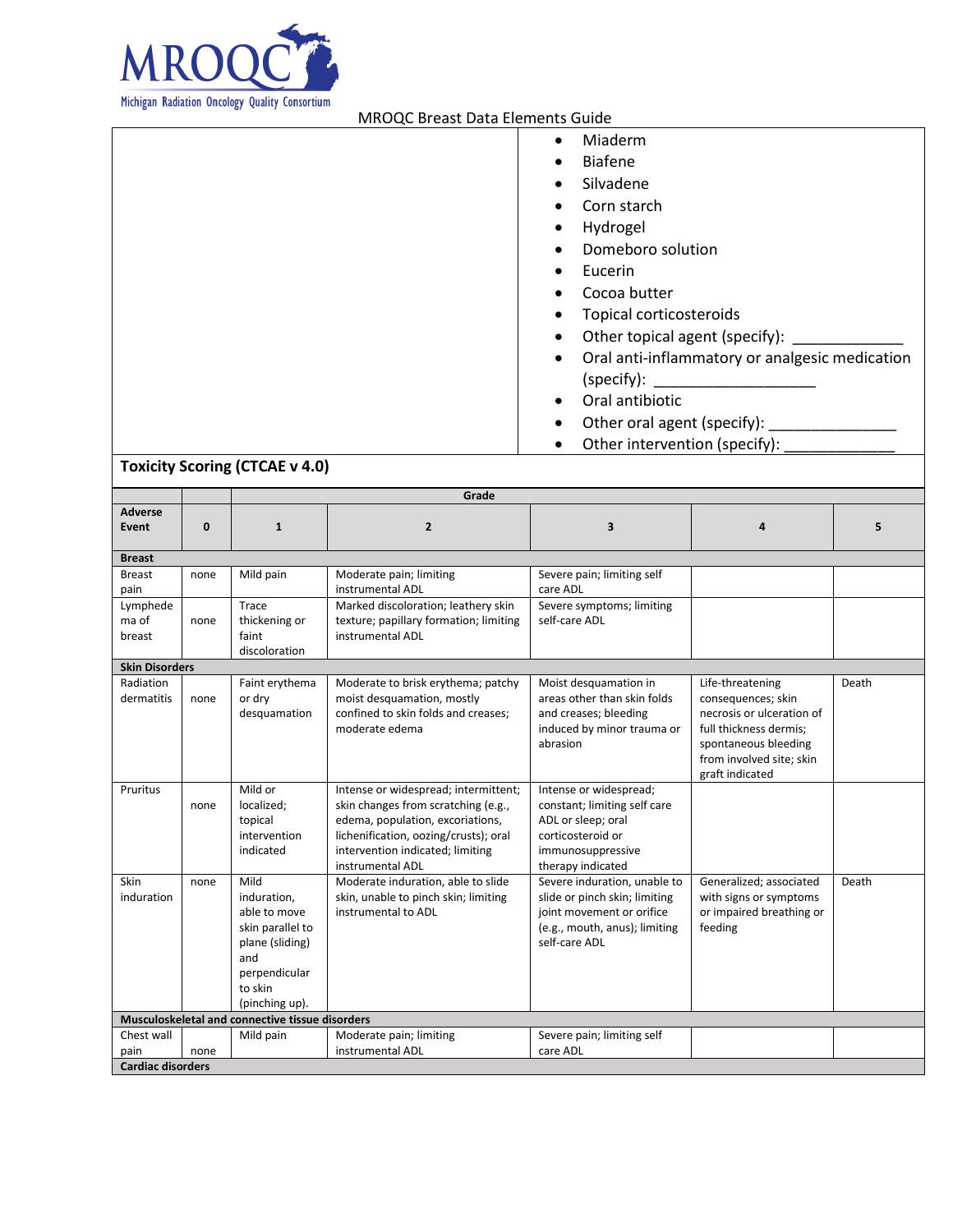

|                                                                                                                                                                                                                                                                                                     |                 |                                                                                                                                                                                              | MROQC Breast Data Elements Guide                                                                                                        |                                                                                                   |                                                                                                                         |       |
|-----------------------------------------------------------------------------------------------------------------------------------------------------------------------------------------------------------------------------------------------------------------------------------------------------|-----------------|----------------------------------------------------------------------------------------------------------------------------------------------------------------------------------------------|-----------------------------------------------------------------------------------------------------------------------------------------|---------------------------------------------------------------------------------------------------|-------------------------------------------------------------------------------------------------------------------------|-------|
| Pericarditi<br>S                                                                                                                                                                                                                                                                                    | none            | Asymptomatic,<br>ECG or physical<br>findings (e.g.,<br>rub) consistent<br>with<br>pericarditis                                                                                               | Symptomatic pericarditis (e.g., chest<br>pain)                                                                                          | Pericarditis with physiologic<br>consequences (e.g.,<br>pericardial constriction)                 | Life-threatening<br>consequences; urgent<br>intervention indicated                                                      | Death |
| Pericardia<br>effusion                                                                                                                                                                                                                                                                              | none            |                                                                                                                                                                                              | Asymptomatic effusion size small to<br>moderate                                                                                         | Effusion with physiologic<br>consequences                                                         | Life-threatening<br>consequences; urgent<br>intervention indicated                                                      | Death |
|                                                                                                                                                                                                                                                                                                     |                 | Respiratory, thoracic and mediastinal disorders                                                                                                                                              |                                                                                                                                         |                                                                                                   |                                                                                                                         |       |
| Dyspnea                                                                                                                                                                                                                                                                                             | none            | Shortness of<br>breath with<br>moderate<br>exertion                                                                                                                                          | Shortness of breath with minimal<br>exertion; limiting instrumental ADL                                                                 | Shortness of breath at rest;<br>limiting self care ADL                                            | Life-threatening<br>consequences; urgent<br>intervention indicated                                                      | Death |
| Pleuritic<br>pain                                                                                                                                                                                                                                                                                   | none            | Mild pain                                                                                                                                                                                    | Moderate pain; limiting<br>instrumental AD                                                                                              | Severe pain; limiting self<br>care ADL                                                            |                                                                                                                         |       |
| Pneumoni<br>tis                                                                                                                                                                                                                                                                                     | none            | Asymptomatic;<br>clinical or<br>diagnostic<br>observations<br>only;<br>intervention<br>not indicated                                                                                         | Symptomatic; medical intervention<br>indicated; limiting instrumental ADL                                                               | Severe symptoms; limiting<br>self care ADL; oxygen<br>indicated                                   | Life-threatening<br>respiratory<br>compromise; urgent<br>intervention indicated<br>(e.g., tracheotomy or<br>intubation) | Death |
| <b>General disorders</b>                                                                                                                                                                                                                                                                            |                 |                                                                                                                                                                                              |                                                                                                                                         |                                                                                                   |                                                                                                                         |       |
| Fatigue                                                                                                                                                                                                                                                                                             | none            | Fatigue<br>relieved by rest                                                                                                                                                                  | Fatigue not relieved by rest; limiting<br>instrumental ADL                                                                              | Fatigue not relieved by rest,<br>limiting self care ADL                                           |                                                                                                                         |       |
| <b>ECOG Performance Status*</b>                                                                                                                                                                                                                                                                     |                 |                                                                                                                                                                                              |                                                                                                                                         |                                                                                                   |                                                                                                                         |       |
| As published in<br>Am. J. Clin.<br>Oncol.: Oken,<br>M.M., Creech,<br>R.H., Tormey,<br>D.C., Horton, J.,<br>Davis, T.E.,<br>McFadden, E.T.,<br>Carbone, P.P.:<br><b>Toxicity And</b><br>Response Criteria<br>Of The Eastern<br>Cooperative<br>Oncology Group.<br>Am J Clin Oncol<br>5:649-655, 1982. | Fully<br>active | Restricted in<br>physically<br>strenuous<br>activity but<br>ambulatory<br>and able to<br>carry out work<br>of a light or<br>sedentary<br>nature, e.g.,<br>light<br>housework,<br>office work | Ambulatory and capable of all<br>selfcare but unable to carry out any<br>work activities. Up and about more<br>than 50% of waking hours | Capable of only limited<br>selfcare, confined to bed or<br>chair more than 50% of<br>waking hours | Completely disabled.<br>Cannot carry on any<br>selfcare. Totally<br>confined to bed or chair                            | Dead  |
|                                                                                                                                                                                                                                                                                                     |                 |                                                                                                                                                                                              | B13: Patient: Breast Cancer Long-Term Follow-Up Questionnaire                                                                           |                                                                                                   |                                                                                                                         |       |
|                                                                                                                                                                                                                                                                                                     |                 |                                                                                                                                                                                              |                                                                                                                                         |                                                                                                   | <b>Time points: Annually</b>                                                                                            |       |
| <b>Data Elements</b>                                                                                                                                                                                                                                                                                |                 |                                                                                                                                                                                              |                                                                                                                                         | <b>Options</b>                                                                                    |                                                                                                                         |       |
|                                                                                                                                                                                                                                                                                                     |                 | Please rate your breast pain:                                                                                                                                                                |                                                                                                                                         |                                                                                                   |                                                                                                                         |       |
| Please rate your breast pain by circling the one number<br>that best describes your breast pain at its worst in the<br>last 24 hours<br>Please rate your breast pain by circling the one number<br>that best describes your breast pain at its least in the<br>last 24 hours                        |                 |                                                                                                                                                                                              |                                                                                                                                         |                                                                                                   | 0 (No pain)<br>To<br>10 (Pain as bad as you can imagine)                                                                |       |
| Please rate your breast pain by circling the one number<br>that best describes your breast pain on the average in<br>the last 24 hour                                                                                                                                                               |                 |                                                                                                                                                                                              |                                                                                                                                         |                                                                                                   |                                                                                                                         |       |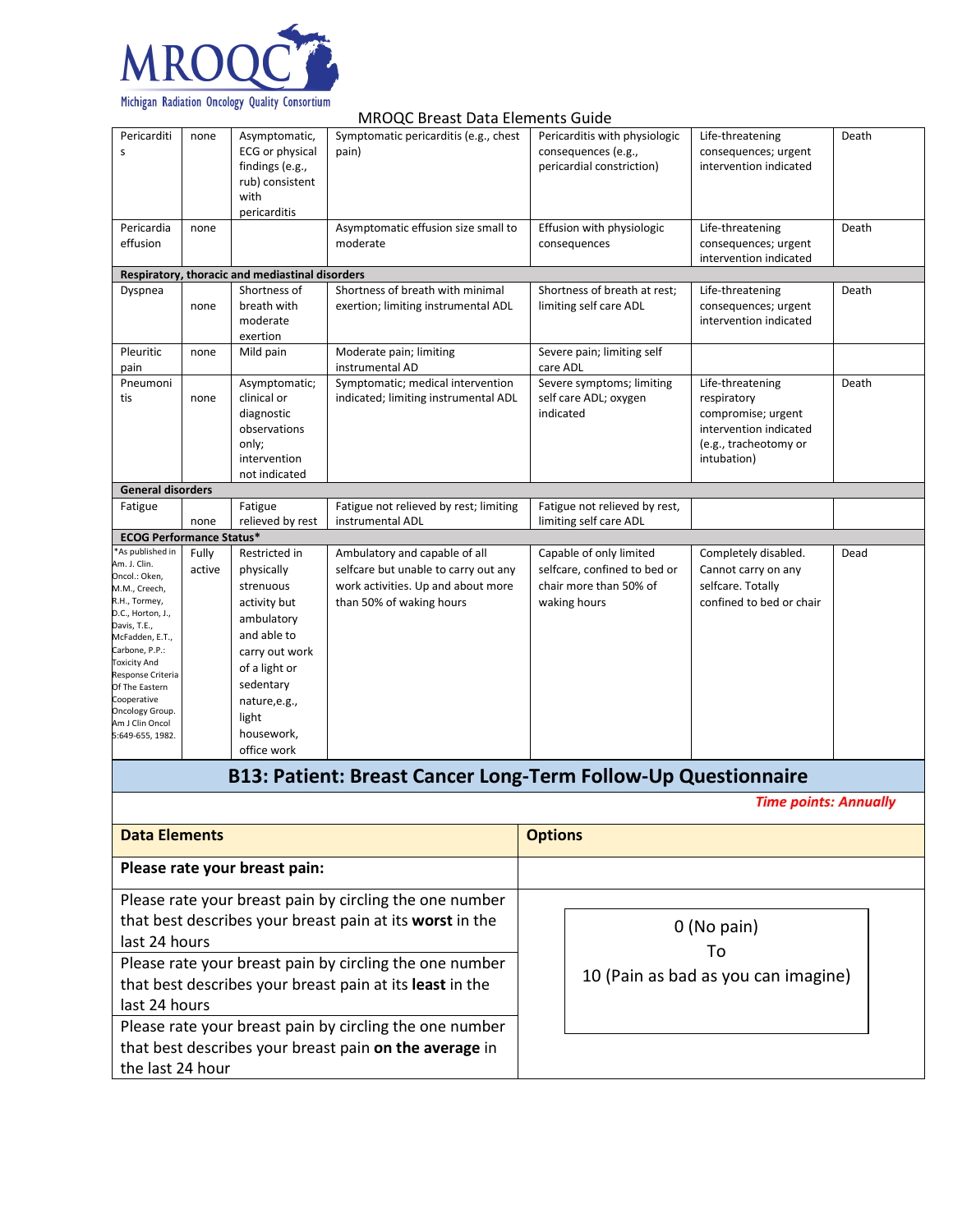

 MROQC Breast Data Elements Guide • None • Slight • Moderate • Large Please rate your breast pain by circling the one number that tells how much breast pain you have **right now Please rate the following items on this four-point scale, according to your evaluation at this point in time Difference between treated and untreated breast and breast area** Breast size Breast texture (hardening) Arm heaviness Nipple appearance Shoulder movement Arm movement Breast pain Ability to lift objects Fit of shirt sleeve Breast tenderness Shoulder stiffness Breast shape Breast elevation (how high the breast is) Scar tissue Shoulder pain Arm pain Arm swelling Breast swelling Arm stiffness Fit of bra Breast sensitivity Fit of clothing **Please check the box next to the description that best describes how your treated breast looks and feels now EXCELLENT:** when compared to the untreated breast or the original appearance of the breast, there is minimal or no difference in the size or shape of the treated breast. The way the breast feels (its texture) is the same or slightly different. There may be thickening, scar tissue or fluid accumulation within the breast, but not enough to change the appearance • None • Slight • Moderate • Large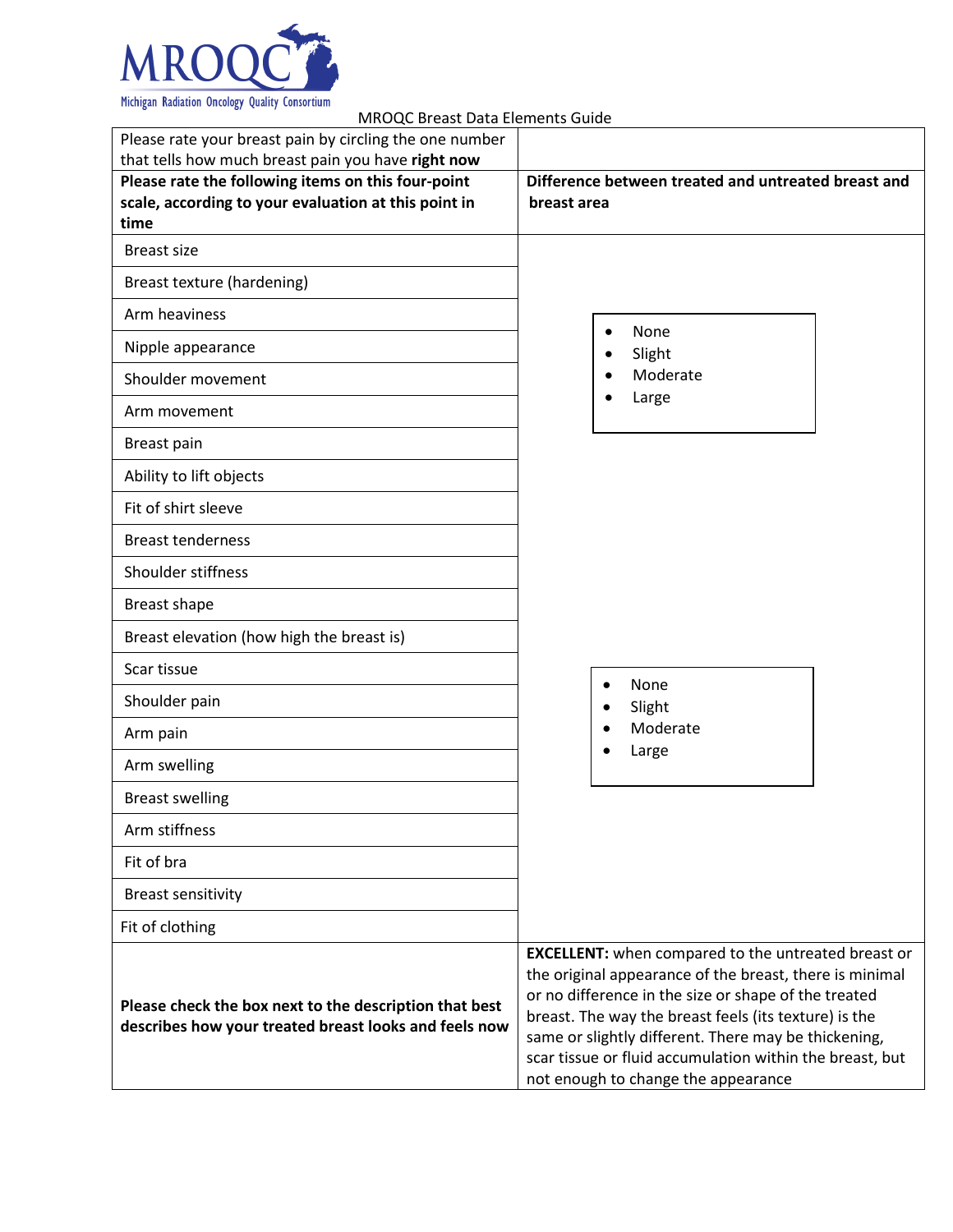

|                                                    | GOOD: there is a slight difference in the size or shape   |
|----------------------------------------------------|-----------------------------------------------------------|
|                                                    | of the treated breast as compared to the opposite         |
|                                                    | breast or the original appearance of the treated breast.  |
|                                                    | There may be some mild reddening or darkening of the      |
|                                                    | breast. The thickening or scar tissue within the breast   |
|                                                    | causes only a mild change in the shape or size            |
|                                                    | FAIR: obvious differences in the size and shape of the    |
|                                                    | treated breast. This change involves a quarter or less of |
|                                                    | the breast. There can be moderate thickening or scar      |
|                                                    | tissue of the skin and the breast, and there may be       |
|                                                    | obvious color changes                                     |
|                                                    | POOR: marked change in the appearance of the treated      |
|                                                    | breast involving more than a quarter of the breast        |
|                                                    | tissue. The skin changes may be obvious and detract       |
|                                                    | from the appearance of the breast. Severe scarring and    |
|                                                    | thickening of the breast, which clearly alters the        |
|                                                    | appearance of the breast, may be found                    |
|                                                    | Very satisfied                                            |
| Overall, how satisfied are you with your radiation | Satisfied                                                 |
| therapy treatment                                  | Neither satisfied nor dissatisfied                        |
|                                                    | <b>Dissatisfied</b>                                       |
|                                                    | Very dissatisfied<br>$\bullet$                            |
|                                                    | Yes, definitely                                           |
| Taking everything into consideration, if given the | Probably yes                                              |
| choice again, would you decide to have radiation   | I don't know                                              |
| therapy                                            | Probably not                                              |
|                                                    | Definitely not                                            |
|                                                    |                                                           |

## **B14: Physician: 1-year/Annual Follow-up Clinical Assessment**

*Time points: Annually*

| <b>Data Elements</b>                                    | <b>Options</b> |
|---------------------------------------------------------|----------------|
|                                                         |                |
| <b>Patient's Status:</b>                                |                |
|                                                         |                |
| Rate patient's current breast pain on a scale of 0-10   |                |
| Please characterize the severity of any breast edema at | None           |
| present                                                 | Mild           |
|                                                         | Moderate       |
|                                                         | Severe         |
| Please characterize the severity of any breast erythema | None           |
| at present                                              | Mild           |
|                                                         | Moderate       |
|                                                         | Severe         |
| Please characterize the severity of any breast          | None           |
| hyperpigmentation at present                            | Mild           |
|                                                         | Moderate       |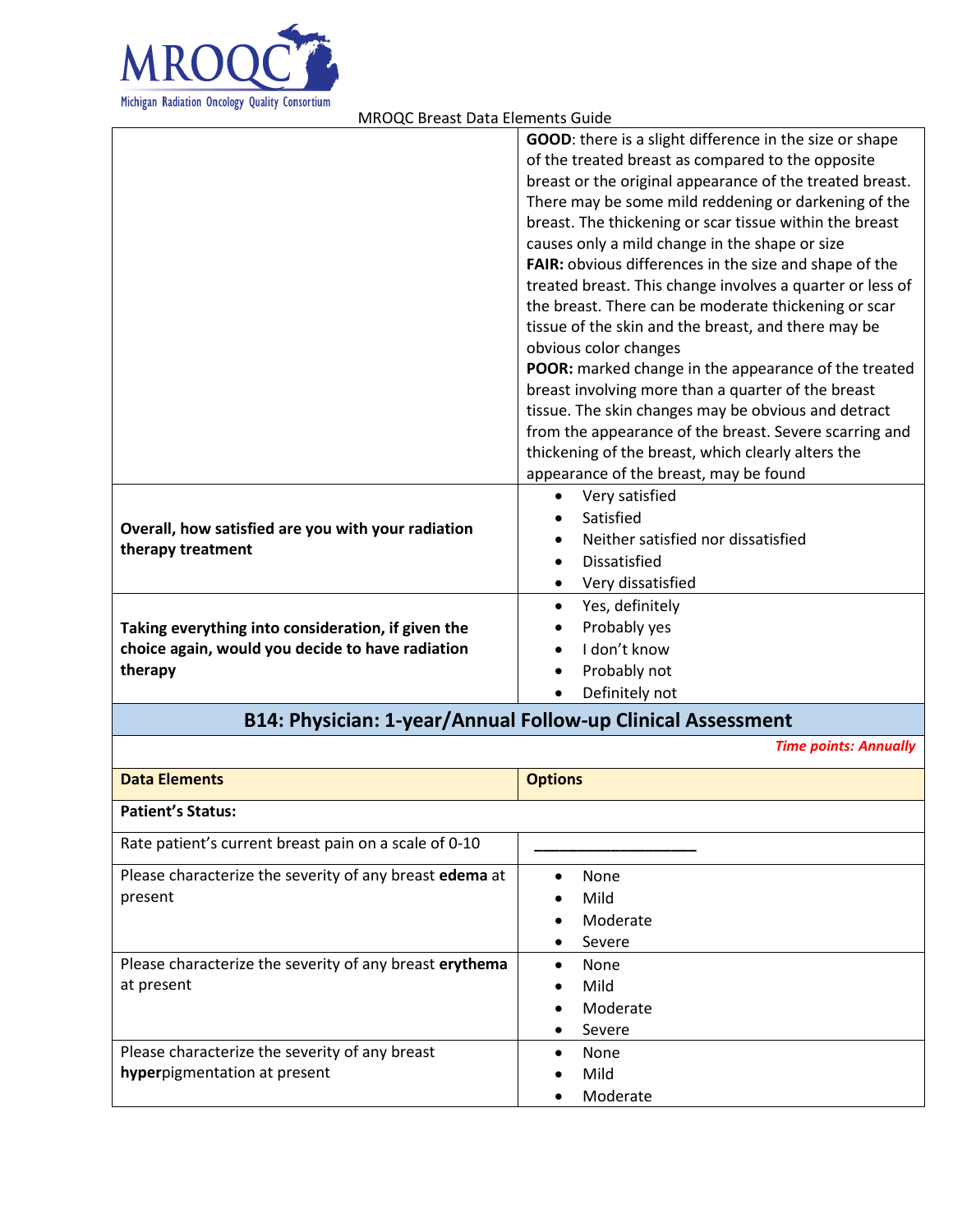

|                                                        | Severe<br>$\bullet$                                                                                      |
|--------------------------------------------------------|----------------------------------------------------------------------------------------------------------|
| Please characterize the severity of any                | None<br>$\bullet$                                                                                        |
| hypopigmentation in the treated field at present       | Mild                                                                                                     |
|                                                        | Moderate                                                                                                 |
|                                                        | Severe                                                                                                   |
| Since completing radiation treatment, has the patient  | Yes<br>$\bullet$                                                                                         |
| had additional surgery on their treated breast?        | No                                                                                                       |
|                                                        |                                                                                                          |
| If yes, please specify (check all that apply):         | <b>Biopsy</b>                                                                                            |
|                                                        | Mastectomy                                                                                               |
|                                                        | Reconstructive surgery                                                                                   |
|                                                        | Scar revision                                                                                            |
|                                                        | Lipofilling                                                                                              |
|                                                        | Other-specify                                                                                            |
| <b>Toxicity Scoring</b>                                |                                                                                                          |
| Please assess the patient's overall breast cosmesis at | 1. EXCELLENT: when compared to the untreated breast                                                      |
| this time                                              | or the original appearance of the breast, there is                                                       |
| Circle the number $(1 - 4)$ next to the word and       | minimal or no difference in the size or shape of the                                                     |
| description that best fits today's cosmetic results.   | treated breast. The way the breast feels (texture) is the                                                |
|                                                        | same or slightly different. There may be thickening,                                                     |
|                                                        | scar tissue, or fluid accumulation within the breast, but                                                |
|                                                        | not enough to change the appearance.                                                                     |
|                                                        | 2. GOOD: there is a slight difference in the size or                                                     |
|                                                        | shape of the treated breast as compared to the                                                           |
|                                                        | opposite breast or the original appearance of the<br>treated breast. There may be some mild reddening or |
|                                                        | darkening of the breast. The thickening or scar tissue                                                   |
|                                                        | within the breast causes only a mild change in the                                                       |
|                                                        | shape or size.                                                                                           |
|                                                        | 3. FAIR: there is an obvious difference in the size and                                                  |
|                                                        | shape of the treated breast. This change occupies a                                                      |
|                                                        | quarter or less of the breast. There can be moderate                                                     |
|                                                        | thickening or scar tissue of the skin and the breast, and                                                |
|                                                        | there may be obvious color changes.                                                                      |
|                                                        | 4. POOR: there is a marked change in the appearance                                                      |
|                                                        | of the treated breast involving more than a quarter of                                                   |
|                                                        | the breast tissue. The skin changes may be obvious and                                                   |
|                                                        | detract from the appearance of the breast. Severe                                                        |
|                                                        | scarring and thickening of the breast, which clearly                                                     |
|                                                        | alters the appearance of the breast may be found.                                                        |
| Please circle the number which most closely describes  |                                                                                                          |
| the following possible outcomes                        |                                                                                                          |
| Skin telangiectasia                                    | None - 0                                                                                                 |
| Skin atrophy                                           |                                                                                                          |
|                                                        | Present but doesn't affect cosmesis - 1                                                                  |
|                                                        | Present and affects cosmesis - 2                                                                         |
|                                                        |                                                                                                          |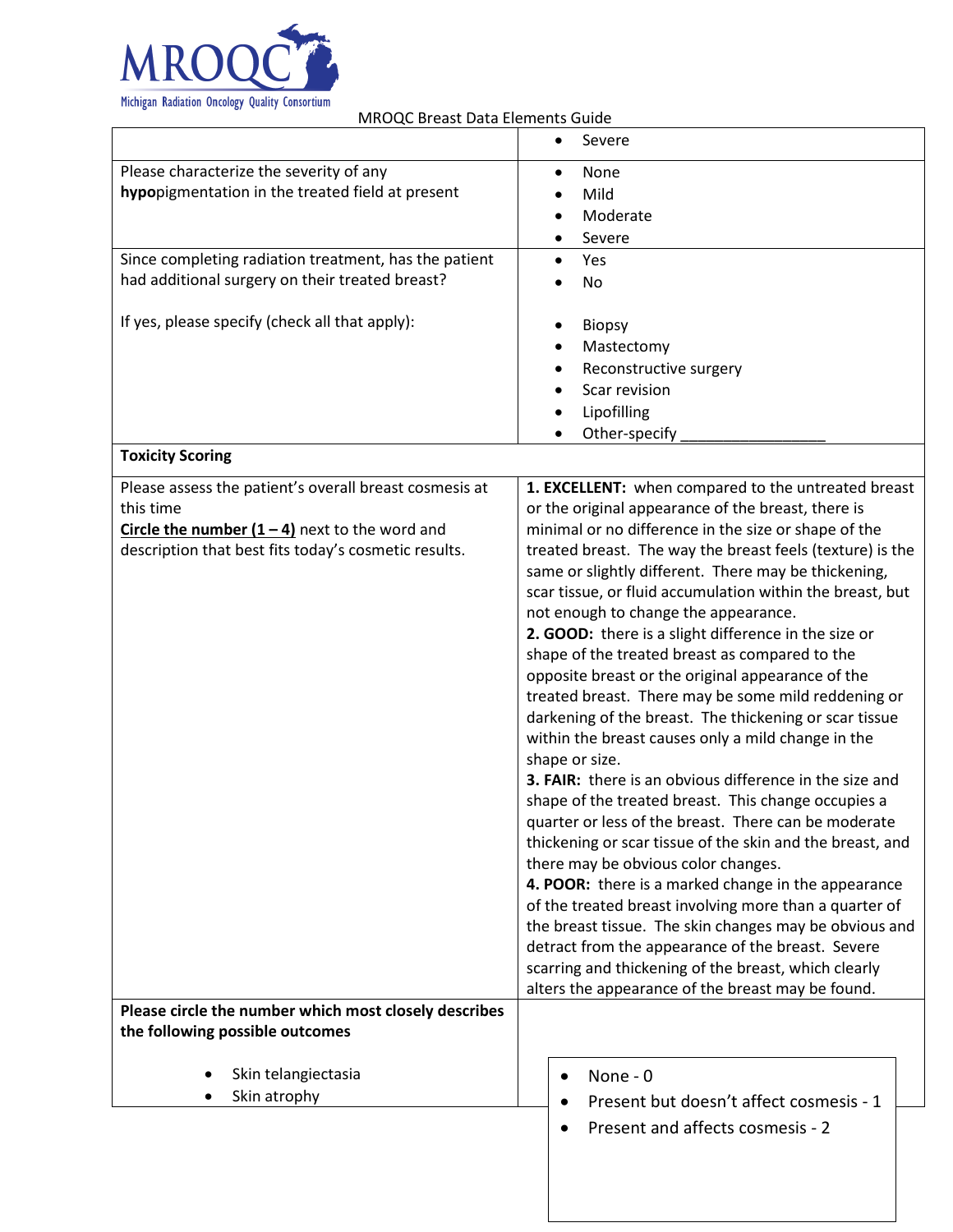

- Scarring
- Pigment change
- **Erythema**
- Fat necrosis
- **Fibrosis**
- Retraction or contour defect
- Volume loss
- Other significant treatment effects (Please specify)

## **Toxicity Scoring (CTCAE v 4.0)**

| <b>Adverse Event</b>                                                                                                                 | $\mathbf{0}$ | $\mathbf{1}$                                                                                                            | $\overline{2}$                                                                                                                                                                                                   | $\overline{\mathbf{3}}$                                                                                                                   | 4                                                                                                                                                                       | 5     |
|--------------------------------------------------------------------------------------------------------------------------------------|--------------|-------------------------------------------------------------------------------------------------------------------------|------------------------------------------------------------------------------------------------------------------------------------------------------------------------------------------------------------------|-------------------------------------------------------------------------------------------------------------------------------------------|-------------------------------------------------------------------------------------------------------------------------------------------------------------------------|-------|
| <b>Breast</b>                                                                                                                        |              |                                                                                                                         |                                                                                                                                                                                                                  |                                                                                                                                           |                                                                                                                                                                         |       |
| Breast pain                                                                                                                          | none         | Mild pain                                                                                                               | Moderate pain; limiting<br>instrumental ADL                                                                                                                                                                      | Severe pain; limiting self-care ADL                                                                                                       |                                                                                                                                                                         |       |
| Lymphedema<br>of breast                                                                                                              | none         | Trace<br>thickening or<br>faint<br>discoloration                                                                        | Marked discoloration; leathery skin<br>texture; papillary formation; limiting<br>instrumental ADL                                                                                                                | Severe symptoms; limiting self-<br>care ADL                                                                                               |                                                                                                                                                                         |       |
| <b>Breast</b><br>nipple/areolar<br>deformity                                                                                         | none         | Asymptomatic<br>; asymmetry<br>with slight<br>retraction<br>and/or<br>thickening of<br>the nipple<br>areolar<br>complex | Symptomatic; asymmetry of<br>nipple areolar complex with<br>moderate retraction and/or<br>thickening of the nipple areolar<br>complex                                                                            |                                                                                                                                           |                                                                                                                                                                         |       |
| <b>Breast</b><br>volume/<br>hypoplasia<br><b>REMARK:</b><br>Breast volume<br>is referenced<br>with both<br>arms straight<br>overhead | none         | Minimal<br>asymmetry;<br>minimal<br>atrophy                                                                             | Moderate asymmetry; moderate<br>atrophy                                                                                                                                                                          | Asymmetry >1/3 of breast<br>volume; severe atrophy                                                                                        |                                                                                                                                                                         |       |
| <b>Skin Disorders</b>                                                                                                                |              |                                                                                                                         |                                                                                                                                                                                                                  |                                                                                                                                           |                                                                                                                                                                         |       |
| Radiation<br>dermatitis                                                                                                              | none         | Faint<br>erythema or<br>dry<br>desquamation                                                                             | Moderate to brisk erythema; patchy<br>moist desquamation, mostly<br>confined to skin folds and creases;<br>moderate edema                                                                                        | Moist desquamation in areas<br>other than skin folds and creases;<br>bleeding induced by minor trauma<br>or abrasion                      | Life-threatening<br>consequences; skin<br>necrosis or ulceration<br>of full thickness<br>dermis; spontaneous<br>bleeding from<br>involved site; skin<br>graft indicated | Death |
| Pruritus                                                                                                                             | none         | Mild or<br>localized;<br>topical<br>intervention<br>indicated                                                           | Intense or widespread; intermittent;<br>skin changes from scratching (e.g.,<br>edema, population, excoriations,<br>lichenification, oozing/crusts); oral<br>intervention indicated; limiting<br>instrumental ADL | Intense or widespread; constant;<br>limiting self-care ADL or sleep; oral<br>corticosteroid or<br>immunosuppressive therapy<br>indicated  |                                                                                                                                                                         |       |
| Skin<br>induration                                                                                                                   | none         | Mild<br>induration,<br>able to move<br>skin parallel to<br>plane (sliding)<br>and<br>perpendicular                      | Moderate induration, able to slide<br>skin, unable to pinch skin; limiting<br>instrumental to ADL                                                                                                                | Severe induration, unable to slide<br>or pinch skin; limiting joint<br>movement or orifice (e.g., mouth,<br>anus); limiting self-care ADL | Generalized;<br>associated with signs<br>or symptoms or<br>impaired breathing or<br>feeding                                                                             | Death |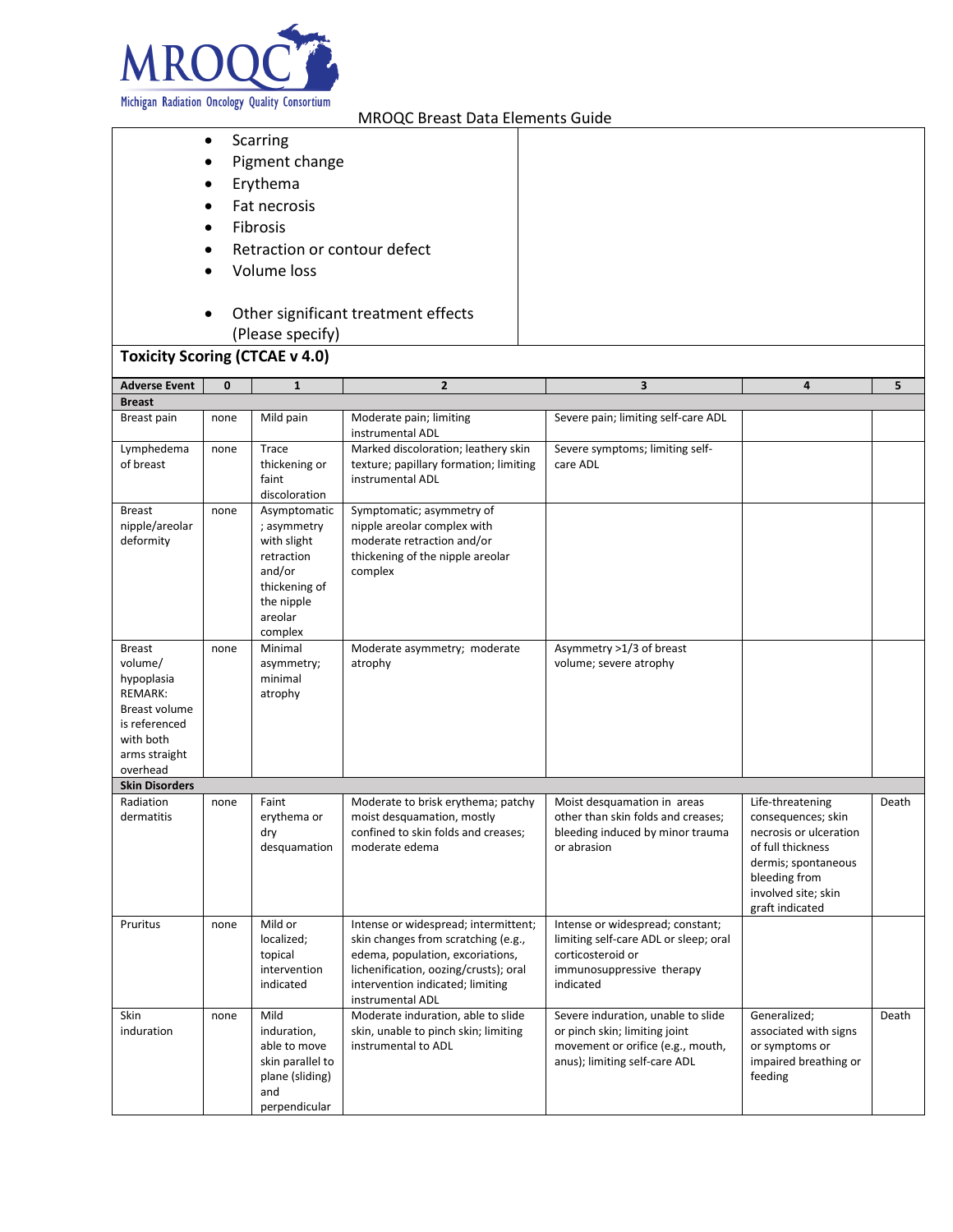

|                                    |        | to skin                                         |                                                                            |                                                                     |                                          |       |
|------------------------------------|--------|-------------------------------------------------|----------------------------------------------------------------------------|---------------------------------------------------------------------|------------------------------------------|-------|
|                                    |        | (pinching up).                                  |                                                                            |                                                                     |                                          |       |
|                                    |        | Musculoskeletal and connective tissue disorders |                                                                            |                                                                     |                                          |       |
| Chest wall<br>pain                 | none   | Mild pain                                       | Moderate pain; limiting<br>instrumental ADL                                | Severe pain; limiting self-care ADL                                 |                                          |       |
| Fibrosis-<br>deep                  | none   | Mild<br>induration,                             | Moderate induration, able to slide<br>skin, unable to pinch skin; limiting | Severe induration, unable to slide<br>or pinch skin; limiting joint | Generalized;<br>associated with signs    | Death |
| connective<br>tissue               |        | able to move<br>skin parallel to                | instrumental to ADL                                                        | movement or orifice (e.g., mouth,<br>anus); limiting self-care ADL  | or symptoms or<br>impaired breathing or  |       |
|                                    |        | plane (sliding)<br>and                          |                                                                            |                                                                     | feeding                                  |       |
|                                    |        | perpendicular<br>to skin                        |                                                                            |                                                                     |                                          |       |
|                                    |        | (pinching up)                                   |                                                                            |                                                                     |                                          |       |
| <b>Cardiac disorders</b>           |        |                                                 |                                                                            |                                                                     |                                          |       |
| Pericarditis                       | none   | Asymptomatic<br>, ECG or                        | Symptomatic pericarditis (e.g., chest<br>pain)                             | Pericarditis with physiologic<br>consequences (e.g., pericardial    | Life-threatening<br>consequences; urgent | Death |
|                                    |        | physical                                        |                                                                            | constriction)                                                       | intervention indicated                   |       |
|                                    |        | findings (e.g.,                                 |                                                                            |                                                                     |                                          |       |
|                                    |        | rub)                                            |                                                                            |                                                                     |                                          |       |
|                                    |        | consistent                                      |                                                                            |                                                                     |                                          |       |
|                                    |        | with                                            |                                                                            |                                                                     |                                          |       |
| Pericardial                        | none   | pericarditis                                    | Asymptomatic effusion size small to                                        | Effusion with physiologic                                           | Life-threatening                         | Death |
| effusion                           |        |                                                 | moderate                                                                   | consequences                                                        | consequences; urgent                     |       |
|                                    |        |                                                 |                                                                            |                                                                     | intervention indicated                   |       |
|                                    |        | Respiratory, thoracic and mediastinal disorders |                                                                            |                                                                     |                                          |       |
| Dyspnea                            | none   | Shortness of                                    | Shortness of breath with minimal                                           | Shortness of breath at rest; limiting                               | Life-threatening                         | Death |
|                                    |        | breath with                                     | exertion; limiting instrumental ADL                                        | self-care ADL                                                       | consequences; urgent                     |       |
|                                    |        | moderate                                        |                                                                            |                                                                     | intervention indicated                   |       |
| Pleuritic pain                     | none   | exertion<br>Mild pain                           | Moderate pain; limiting                                                    | Severe pain; limiting self care ADL                                 |                                          |       |
|                                    |        |                                                 | instrumental ADL                                                           |                                                                     |                                          |       |
| Pneumonitis                        | none   | Asymptomatic                                    | Symptomatic; medical intervention                                          | Severe symptoms; limiting self-                                     | Life-threatening                         | Death |
|                                    |        | ; clinical or<br>diagnostic                     | indicated; limiting instrumental ADL                                       | care ADL; oxygen indicated                                          | respiratory<br>compromise; urgent        |       |
|                                    |        | observations                                    |                                                                            |                                                                     | intervention indicated                   |       |
|                                    |        | only;                                           |                                                                            |                                                                     | (e.g., tracheotomy or                    |       |
|                                    |        | intervention                                    |                                                                            |                                                                     | intubation)                              |       |
|                                    |        | not indicated                                   |                                                                            |                                                                     |                                          |       |
| <b>General disorders</b>           |        | Fatigue                                         |                                                                            | Fatigue not relieved by rest,                                       |                                          |       |
| Fatigue                            | none   | relieved by                                     | Fatigue not relieved by rest; limiting<br>instrumental ADL                 | limiting self-care ADL                                              |                                          |       |
|                                    |        | rest                                            |                                                                            |                                                                     |                                          |       |
| <b>ECOG Performance Status*</b>    |        |                                                 |                                                                            |                                                                     |                                          |       |
| *As published in                   | Fully  | Restricted in                                   | Ambulatory and capable of all self-                                        | Capable of only limited self-care,                                  | Completely disabled.                     | Dead  |
| Am. J. Clin.                       | active | physically                                      | care but unable to carry out any                                           | confined to bed or chair more than                                  | Cannot carry on any                      |       |
| Oncol.: Oken,                      |        | strenuous                                       | work activities. Up and about more                                         | 50% of waking hours                                                 | self-care. Totally                       |       |
| M.M., Creech,                      |        | activity but                                    | than 50% of waking hours                                                   |                                                                     | confined to bed or                       |       |
| R.H., Tormey,<br>D.C., Horton, J., |        | ambulatory                                      |                                                                            |                                                                     | chair                                    |       |
| Davis, T.E.,                       |        | and able to<br>carry out work                   |                                                                            |                                                                     |                                          |       |
| McFadden, E.T.,                    |        | of a light or                                   |                                                                            |                                                                     |                                          |       |
| Carbone, P.P.:                     |        | sedentary                                       |                                                                            |                                                                     |                                          |       |
| <b>Toxicity And</b>                |        | nature,e.g.,                                    |                                                                            |                                                                     |                                          |       |
| Response Criteria                  |        | light                                           |                                                                            |                                                                     |                                          |       |
| Of The Eastern                     |        | housework,                                      |                                                                            |                                                                     |                                          |       |
| Cooperative                        |        | office work                                     |                                                                            |                                                                     |                                          |       |
| Oncology Group.                    |        |                                                 |                                                                            |                                                                     |                                          |       |
| Am J Clin Oncol                    |        |                                                 |                                                                            |                                                                     |                                          |       |
| 5:649-655, 1982.                   |        |                                                 |                                                                            |                                                                     |                                          |       |
|                                    |        |                                                 | <b>Breast Radiotherapy Technical Details Form</b>                          |                                                                     |                                          |       |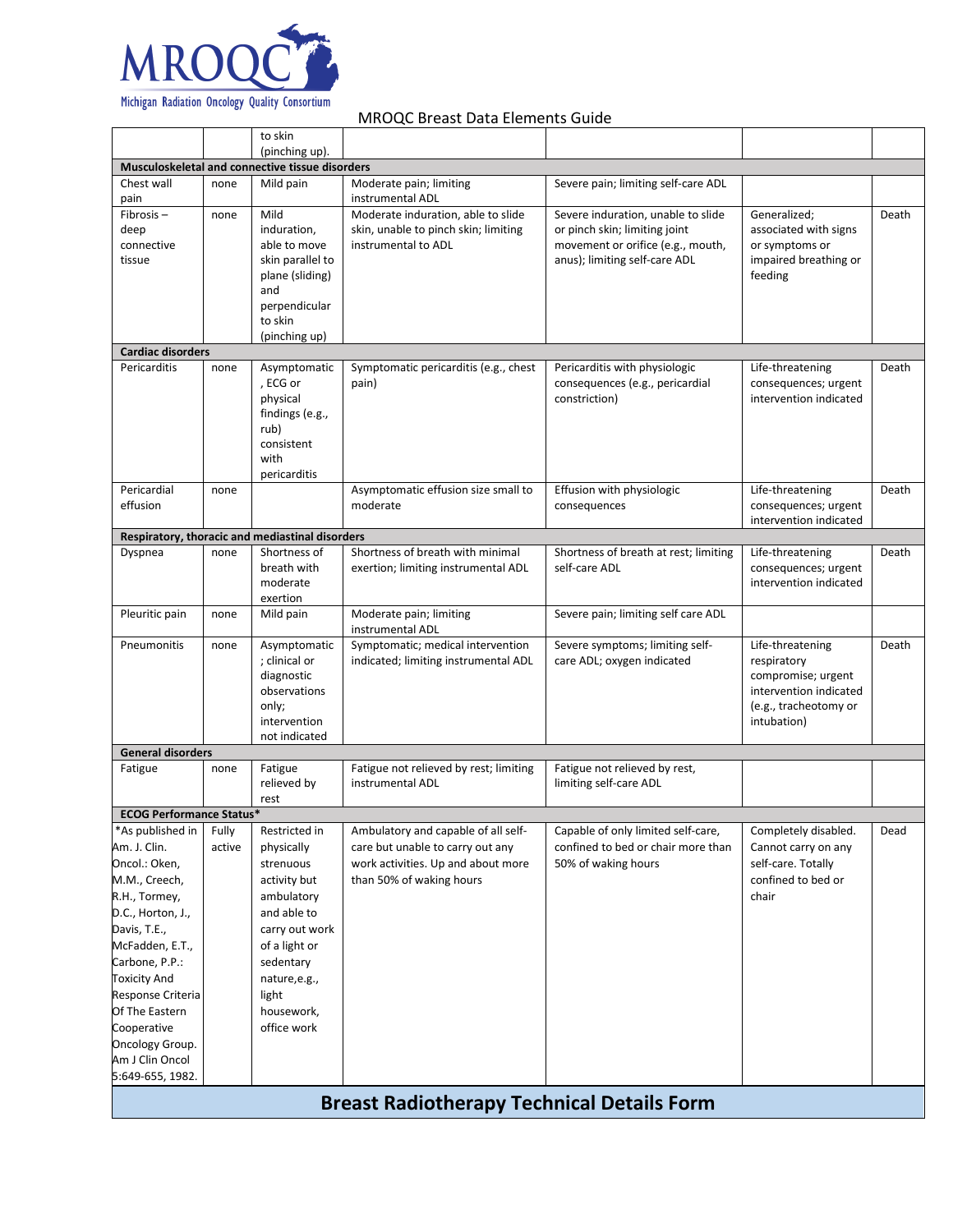

 $\overline{\Gamma}$ 

MROQC Breast Data Elements Guide

٦

| <b>Data Elements</b>                                                                                                               | <b>Options</b>                                                                                                                                                              |
|------------------------------------------------------------------------------------------------------------------------------------|-----------------------------------------------------------------------------------------------------------------------------------------------------------------------------|
| <b>Simulation</b>                                                                                                                  |                                                                                                                                                                             |
| Which breast was treated?                                                                                                          | Right<br>Left                                                                                                                                                               |
| In what position was the patient simulated?                                                                                        | Supine<br>Decubitus<br>Prone<br>$\bullet$<br>Other. Please specify:                                                                                                         |
| What positioning system was the patient immobilized<br>with? Check all that apply.                                                 | <b>Breast board</b><br>No immobilization<br>Custom cradle<br>$\bullet$<br>Evacuated bean bag<br>Other. Please Specify:                                                      |
| How was the breast immobilized? Check all that apply                                                                               | No special immobilization<br>Patient's bra (cm)<br>$\bullet$<br>Thermoplastic material (cm)<br>$\bullet$<br>Custom bra $($ cm)<br>Breast cup (cm)<br>Other. Please Specify: |
| Select the primary method used to assess the motion of<br>the breast and organs-at-risk during simulation.                         | 4DCT<br>Fluoroscopy<br>Slow CT<br>$\bullet$<br>Not determined. Flash to ensure coverage<br>Scans at multiple breath hold states<br>Other. Please Specify:<br>$\bullet$      |
| Select the primary device or technique used to<br>minimize or account for the impact of respiration on<br>the patient's simulation | No special instruction<br>Gating of radiotherapy (RPM, AlignRT, etc.)<br>Voluntary breath hold without device<br>Abdominal compression                                      |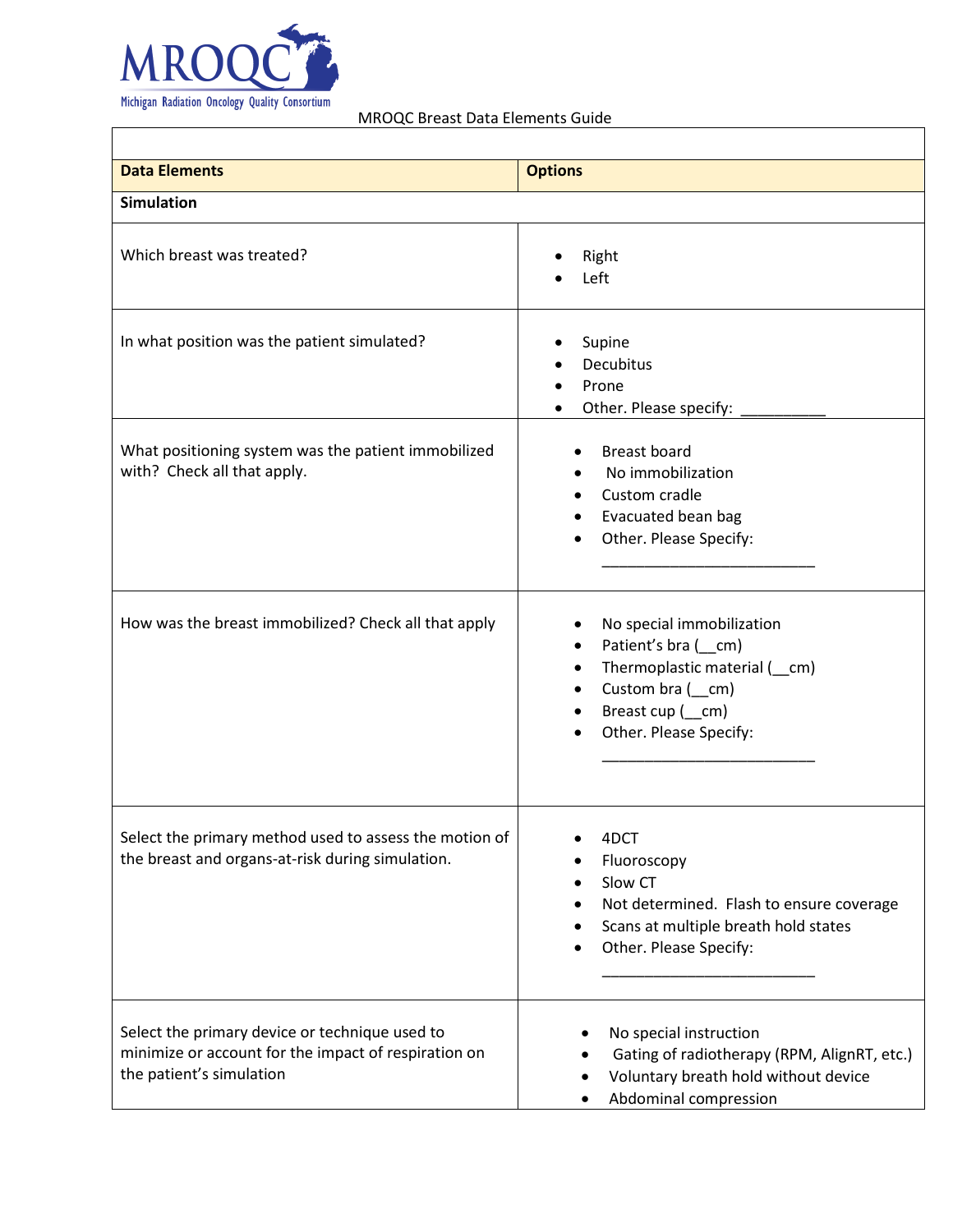

| Was patient re-simulated for boost (new imaging and<br>treatment plan)?                                             | Breath hold with device (ABC, SDX, etc.)<br>$\bullet$<br>Other. Please Specify:<br>$\bullet$<br>Yes<br>No<br>Patient did not receive a boost                                                                   |
|---------------------------------------------------------------------------------------------------------------------|----------------------------------------------------------------------------------------------------------------------------------------------------------------------------------------------------------------|
| If yes, in what position was the patient's boost<br>simulated? [if $Q7 = Yes$ ]                                     | Supine<br><b>Decubitus</b><br>Prone                                                                                                                                                                            |
| <b>Targets</b>                                                                                                      |                                                                                                                                                                                                                |
| What is the patient's mid-breast separation?                                                                        | cm [between 10 and 50]                                                                                                                                                                                         |
| [Q10] Were any of the following nodal regions<br>intentionally treated? Check all that apply.                       | Supraclavicular<br>Axillary (level I & II)<br>Infraclavicular (level III axillary)<br>$\bullet$<br>Other. Please specify:<br><b>Internal Mammary</b><br>None                                                   |
| [Q11] Were contours for the lumpectomy cavity drawn<br>for treatment planning?                                      | Yes<br>No                                                                                                                                                                                                      |
| If the lumpectomy cavity is contoured, is a planning<br>target volume (PTV) margin added for treatment<br>planning? | [if $Q11 = Yes$ ]<br>Expansion added to cavity. Please specify:<br>cm<br>Included in auto-shaping margin for<br>$\bullet$<br>planning (such as for electron cutouts)<br>Not explicitly considered<br>$\bullet$ |
| <b>Treatment Planning</b>                                                                                           |                                                                                                                                                                                                                |
| [Q13] Select the number of plans treated                                                                            | [drop-down menu: 1-10]                                                                                                                                                                                         |
| For each plan, specify:                                                                                             | [The user should be able to complete this process for as<br>many plans as were indicated in Q13]                                                                                                               |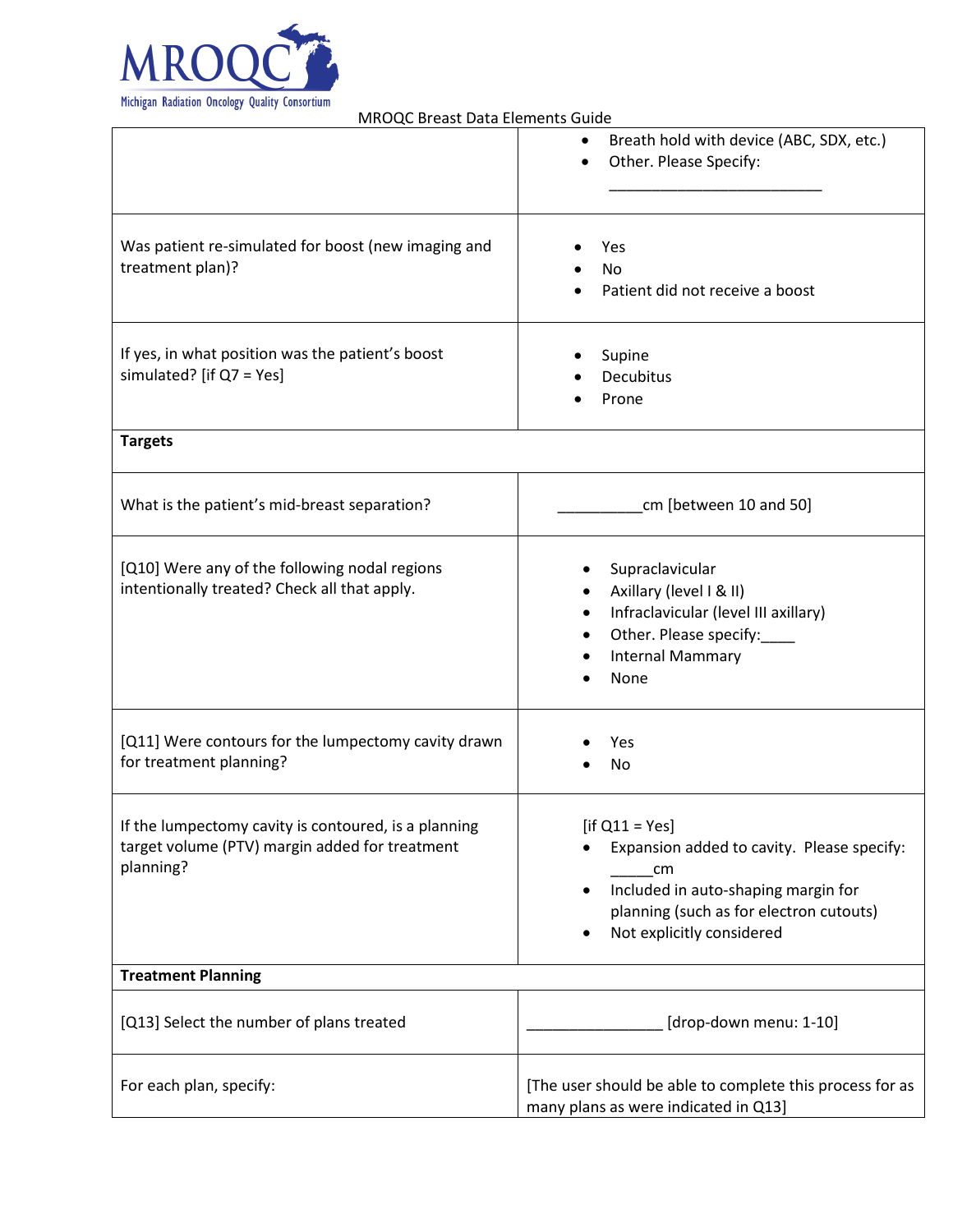

| a. Planning Type                                | <b>Forward Planning</b><br>$\bullet$<br><b>Inverse Planning</b><br>٠                                                                                                                                                                              |
|-------------------------------------------------|---------------------------------------------------------------------------------------------------------------------------------------------------------------------------------------------------------------------------------------------------|
| b. Dose delivered with this plan (Gy)           | [between 1 and 70]                                                                                                                                                                                                                                |
| c. Number of fractions delivered with this plan | [between 1 and 40]                                                                                                                                                                                                                                |
| d. Treatment region                             | <b>Breast</b><br>Lumpectomy bed<br>٠<br>Breast & nodes<br><b>Nodes</b>                                                                                                                                                                            |
| e. Reason for plan                              | Initial<br>Planned boost<br>Planned adaptation<br>$\bullet$<br>Unplanned modification<br>٠                                                                                                                                                        |
| f. If not initial, what was the reason?         | [if Q14e=Planned adaptation or Unplanned<br>modification]<br>Minimize dose to critical structures<br>$\bullet$<br>Patient anatomy change<br>$\bullet$<br>Change in motion management strategy<br>$\bullet$<br>Other. Please specify:<br>$\bullet$ |
| g. Did this plan include a concomitant boost?   | [if Q14e=Initial]<br>Yes<br>No                                                                                                                                                                                                                    |
| Prescription                                    |                                                                                                                                                                                                                                                   |
| How is the dose to the breast prescribed?       | Midplane depth<br>__ Gy to a reference point<br>[between 20<br>and 70]<br>Gy [between 20 and 70] to ___% Isodose<br>Line [between 70 and 110]<br>Gy [between 20 and 70] to ___% Volume<br>[between 70 and 100]                                    |